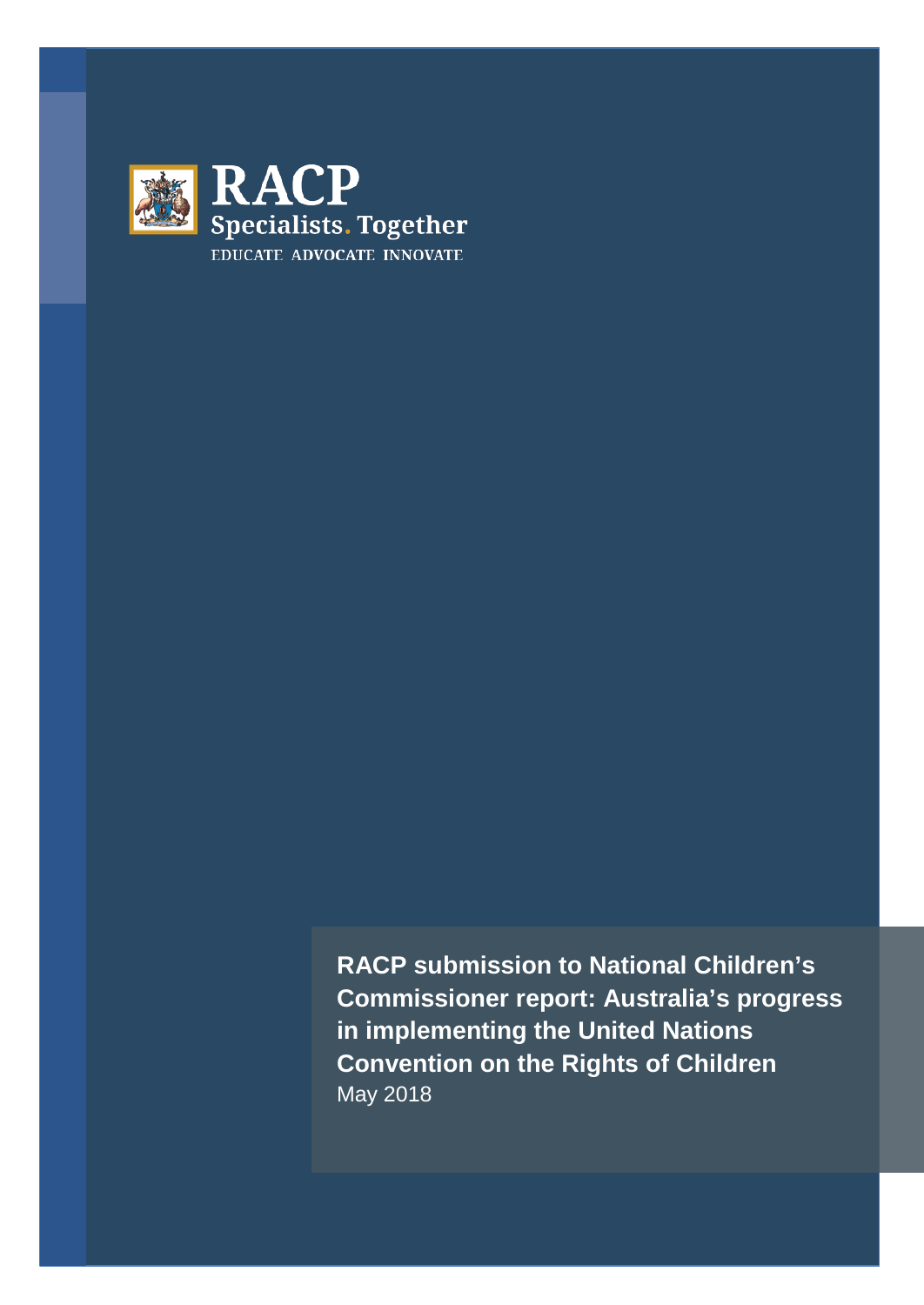# **RACP submission to National Children's Commissioner report: Australia's progress in implementing the United Nations Convention on the Rights of Children**

Thank you for the opportunity to provide feedback to the National Children's Commissioner report: Australia's progress in implementing the United Nations Convention on the Rights of Children (UNCROC).

The Royal Australasian College of Physicians (RACP), represents over 17,000 fellows and 7,500 trainees across over 30 specialties in Australia and New Zealand. Our membership includes 5,100 paediatric fellows and trainees, who routinely work with newborns, infants, young children and their families. Our Paediatric and Child Health Division is currently leading policy development in a number of relevant areas, including inequities in child health, early childhood and Indigenous child health.

Australia has experienced 20 years of sustained economic growth and is one of the wealthiest countries in the world with responsibility to all members of society, particularly children. This includes responsibility to ensure the best start in life and strong efforts to promote the health and wellbeing of the most disadvantaged. All children should have the opportunity to lead a life free of preventable mortality and morbidity. The existence of child health inequities in Australia means that not all children get a fair chance of healthy development or fair access to healthcare.

For this submission, we have consulted widely across the College and have received feedback on the cluster of rights from individual members as well as our key policy committees and College bodies. The RACP has not responded to every article, but focuses on highlighting insufficient progress implementing the UNCROC, especially in the areas of:

- Aboriginal and Torres Strait Islander children;
- Refugee children seeking asylum in Australia;
- Children in out of home care;
- Children living with disability;
- Children in the juvenile justice system;
- The need to raise the age of criminal responsibility from 10 to 14 years old; and
- Child mental health services, especially regarding the alarmingly high rates of youth suicide in Australia.

### **Clusters of rights**

### **General measures of implementation (art. 4, 42, 44(6))**

The RACP has no specific comments to make.

## **Definition of the child (art.1)**

#### Age of Majority – Criminal responsibility

All Australian states and territories currently have laws that allow children as young as ten years to be charged, brought before the courts, sentenced and imprisoned. In all Australian jurisdictions there is a rebuttable presumption of *doli incapax* for children aged 10 to 14 years old, which presumes that the child is incapable of committing a crime because they did not know or did not have capacity to know that their act or omission was criminally wrong.

Through the *doli incapax* presumption, the current law recognises that children below 14 years are in need of protection from the criminal justice system. However, this old, common law presumption is failing to safeguard children. This is because of inconsistent application, inability to access expert evidence and judicial discretion and because it does not reflect contemporary medical knowledge of childhood brain development, social science, long term health effects, or human rights law.

The RACP strongly opposes such a low age of criminal responsibility and has advocated previously to raise the age of criminal responsibility from 10 to 14 years of age supporting the Human Rights Law Commission (HRLC) advocacy work.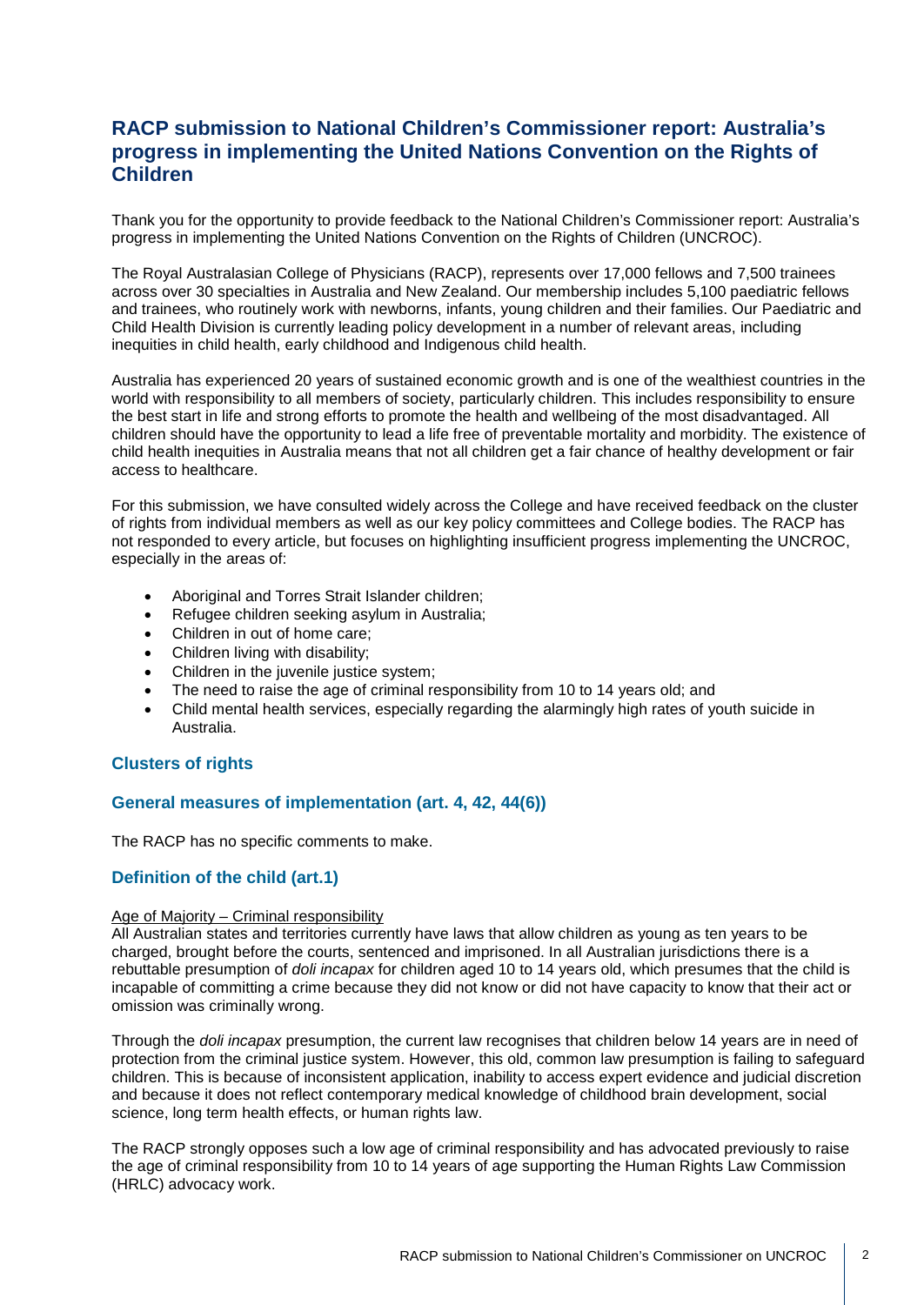The criminalisation of young children is a nationwide problem. There were about 5,500 young people (aged 10 and older) under youth justice supervision in Australia on an average day in 2015–16, due to their involvement, or alleged involvement, in crime. This number has decreased by 21% over the 5 years to 2015– 16. Around 4 in 5 (82%) young people under supervision on an average day were male. Most (84%) young people were supervised in the community and the remainder were in detention. Indigenous young people continued to be over-represented in the youth justice system: young Indigenous people were 17 times as likely as non-Indigenous young people to be under supervision on an average day.<sup>[1](#page-6-0)</sup>

Evidence shows that early contact with the criminal justice system significantly increases the chances of lifelong involvement with the justice system. The Royal Commission into the Protection and Detention of Children in the Northern Territory<sup>[2](#page-6-1)</sup> (the Royal Commission) has identified that the vast majority of children who are dealt with outside of the formal system by community based alternatives, in particular diversion, do not reoffend. They are provided with an opportunity to flourish and grow into adulthood in an environment which promotes their health, education and physical and emotional development.

The current legal minimum age of criminal responsibility contrasts with medical evidence that affirms children aged 10 to 14 years lack emotional, mental and intellectual maturity. As the Royal Commission recognised, advances in neurobiological research are providing greater understanding of how the brain develops over time. Contemporary research shows that children's brains are still developing throughout these formative years where they have limited capacity for reflection before action. Children in grades four, five and six are not at a cognitive level of development where they are able to fully appreciate the criminal nature of their actions or the life-long consequences of being labelled a criminal.

The RACP's position paper *The Health and Wellbeing of Incarcerated Adolescents*[3](#page-6-2) highlights that incarcerated adolescents are more likely to experience poorer health and life outcomes and disproportionately high levels of disadvantage over that of the general population. It is increasingly recognised that their health needs are greater than adolescents in non-custodial settings.

## **General principles**

- non-discrimination (art. 2)
- best interest of the child (art. 3)

#### Refugee and asylum seeker children in immigration detention

As of February 28th, 2018, 30 children are currently being held in detention in Nauru. The average period of detention was 426 days, with 72.2% detained for a period greater than 548 days, and 37.8% detained for over 730 days $4$ .

Currently children seeking asylum in Australia are detained on Nauru by the Australian government without their consent because of the actions of their parents. This appears to contravene Article 2. Children seeking asylum who arrive as "illegal maritime arrivals" are detained in off-shore detention. The aim of this policy is to act as a deterrent to others. This is clearly against the bests interests of the child, and appears to contravene Article 3.

### **Civil rights and freedoms**

• access to information from a diversity of sources and protection from material harmful to his or her wellbeing (art. 17)

#### Protecting children from harmful content and activity online The sheer ubiquity of phone, tablet and computer access to the internet and pornography makes unintentional or intentional exposure to pornography increasingly likely for Australian children and young people.

Children and young people are using the internet in enormous numbers. According to the Australian Bureau of Statistics, in 2009, 96 per cent of 12–14-year-olds in Australia went online, with 60 per cent doing so via a mobile device.[5](#page-6-4) Children and young people can access pornographic material over the internet intentionally, or by accident. Different Australian studies with different methodologies have returned varied results, but it is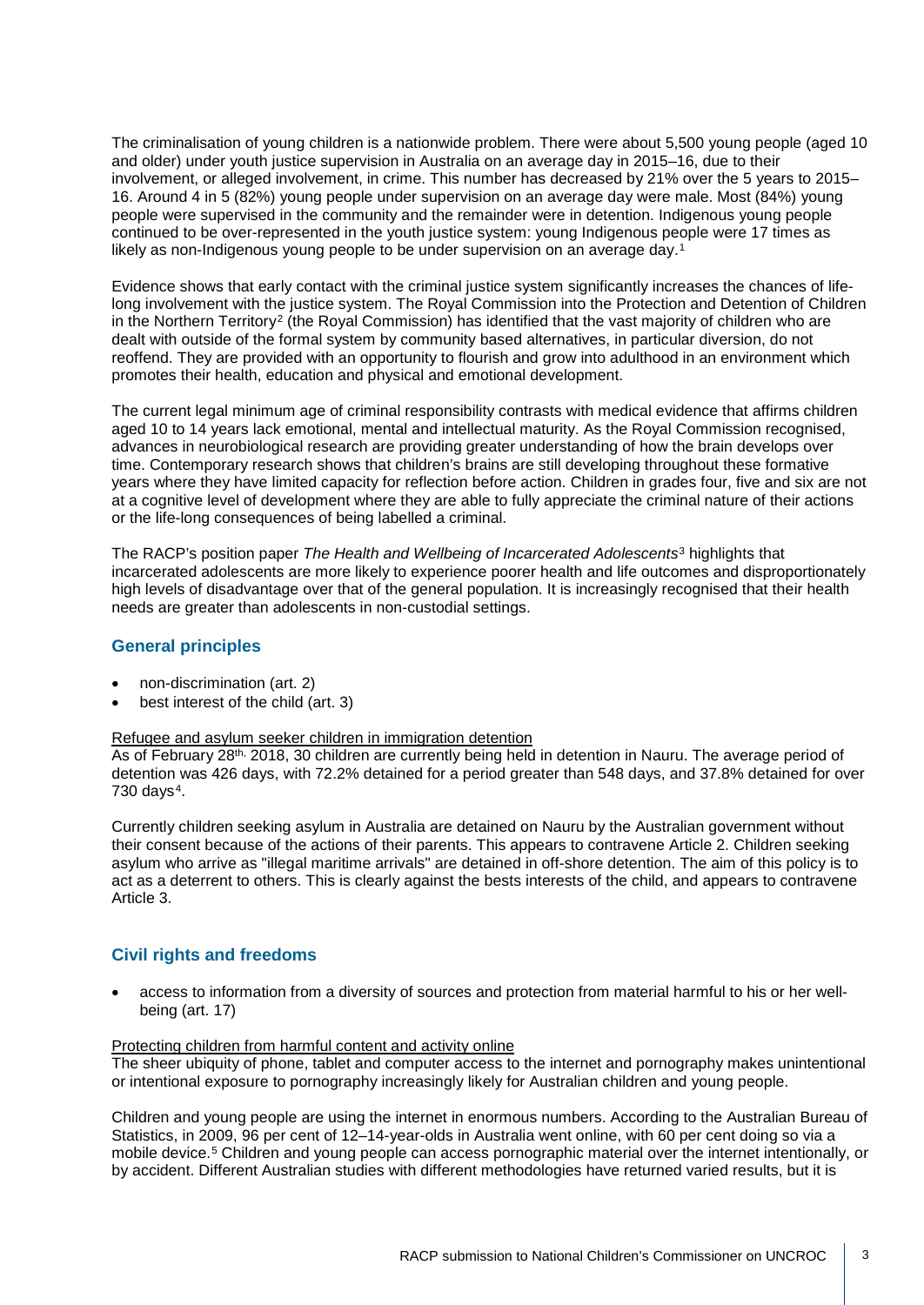consistently demonstrated that a high proportion of young people are viewing pornography on the internet. One study has found that 28 per cent of 9 to 16-year-olds have seen sexual material online, though of particular concern is the indications that the percentage is 73 per cent for 15 to 1[6](#page-7-0)-year-olds.<sup>6</sup> Other research found that among 13 to 16-year-olds, 93 per cent of males and 62 per cent of females had seen pornography online.[7](#page-7-1) Generally, young males are more likely to access pornography (either intentionally or unintentionally) then young females.<sup>[8](#page-7-2)</sup>

Studies here and overseas, particularly in the United States, have shown that the likelihood of unintentional exposure to internet pornography increased generally for all children and young people from 1999 to 2005, in addition to increasing with age.<sup>[9](#page-7-3),[10](#page-7-4)</sup> Though inherently difficult to quantify, one researcher has estimated that 12 per cent of all publicly available websites are pornographic, and around a quarter of search engine requests relate to pornography.[11](#page-7-5)

Whilst policing and regulation are important, often children and young people are not deterred by rules or laws.[12](#page-7-6) Some existing resources (both Australian and foreign) provide advice to parents on how to manage specific risks - such as young children's internet access, or sexting – and schools should make reasonable efforts to provide such resources to parents. Whilst restricting exposure to pornography where possible is important, a reliance on this approach alone would fail to recognise the ready availability and high acceptance of pornography among young people.<sup>[13](#page-7-7)</sup>

The RACP has previously called for improved sexual health education for children and young people,[14](#page-7-8) as education for both children and parents is an important tool to combat emerging threats to the mental and physical health of children and young people. Evidence suggests that providing accurate and age-appropriate information on sexual health to young people does not lead to an earlier engagement in sexual activity.[15](#page-7-9) Therefore, RACP recommends that state and territory education departments should consider how schools can manage risks to children such as inaccurate sex education via pornography, and sexting.

### **Violence against children**

• abuse and neglect, including physical and psychological recovery and social reintegration (arts. 19 and 39)

#### Child protection

The health and welfare of children must be the primary consideration in all child protection measures. Childhood and adolescence are critical phases in human development and child protection measures must ensure that vulnerable young people are given every opportunity to establish healthy behaviours for life. The RACP supports early intervention child protection models that recognise and respond to children at risk of harm. These models should consider the current medico-legal approach of mandatory reporting and how to mitigate any unintended consequences of this system.

The RACP's position statement *Protecting Children is Everybody's Business: Paediatricians Responding to the Challenge of Child Protection[16](#page-7-10)* calls for greater support for a public health model of child protection. This model incorporates primary and secondary interventions, in addition to tertiary responses for those children who have or may have suffered abuse.

### Refugee and asylum seeker children in immigration detention

The Forgotten Children report<sup>[17](#page-7-11)</sup> and the Moss review report<sup>[18](#page-7-12)</sup> show that children were subjected to sexual abuse on Nauru. Our Fellows have reported at the time of writing that prolonged detention has resulted in children on Nauru becoming suicidal, and that three have already been transferred to Australia already in 2018. They have reported that in each occasion the Australian Government rejected medical advice and refused transfer until the case was about to come to court, at which point the Government transferred the child. This suggests the Government's intention is to obstruct transfer but does not want the situation aired in court. This appears to contravene Article 19.

#### Physical and psychological recovery for the Stolen Generation

Many Aboriginal and Torres Strait Islander peoples see the separation of children "from land and kin" as a form of abuse in itself. Disruption of cultural ties and identity can result in life-long harm and trauma as recognised in "the stolen generation".[19](#page-7-13)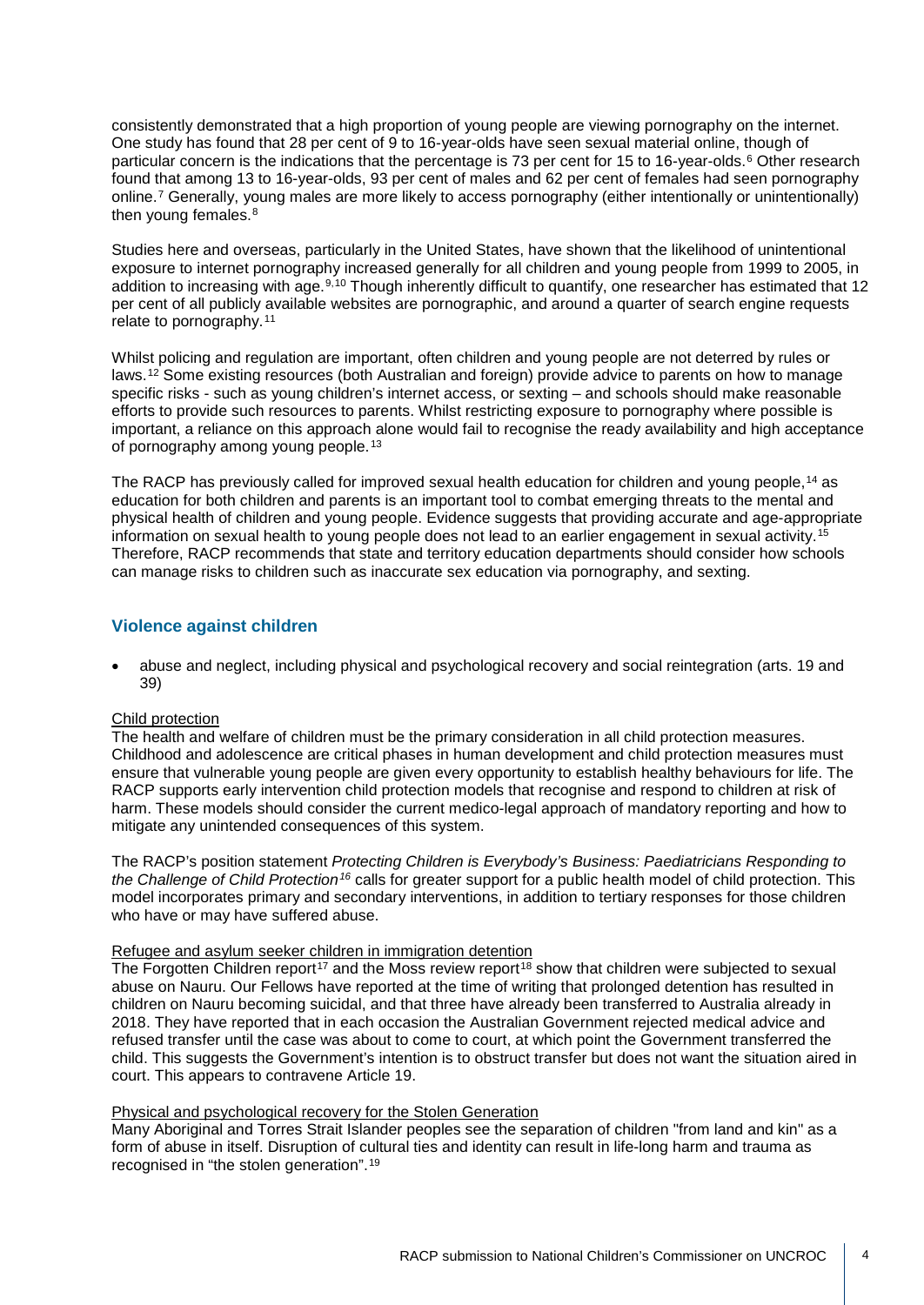The right to physical and psychological recovery was denied for the Stolen Generation. Whilst they are now adults, their children and grandchildren inherit the transgenerational transmission of this trauma. For the children of the stolen generation recognition of this trauma must be considered when delivering health care services. The RACP recommends the establishment of culturally appropriate health and social services which consider language(s), beliefs, gender and kinship systems, deliver care in a manner which respects these factors, is free of discrimination and takes account of the need for trauma-informed care. be included in formulating strategies to overcome any impediments to their social and emotional development.[20](#page-8-0)

• sexual exploitation and sexual abuse (art. 34)

The RACP is concerned that the Forgotten Children report and the Moss report showed that children have been subjected to sexual abuse on Nauru. This appears to contravene Article 34.

### **Family environment and alternative care**

• family environment and parental quidance in a manner consistent with the evolving capacities of the child (art. 5)

### Physical punishment (applies also to art. 19)

A safe environment for a child to live and grow up in must include an environment free from family violence including physical punishment of children. There is well established evidence that using physical punishment (such as hitting or smacking a child) to discipline children can have adverse consequences in the long term for the child's health, particularly their behaviour and emotional wellbeing.<sup>[21,](#page-8-1)[22](#page-8-2),[23,](#page-8-3)[24](#page-8-4),[25](#page-8-5)</sup>

In Australia, it remains lawful for parents in all jurisdictions to use physical punishment for children. In many jurisdictions this right is stated explicitly, often using the term "reasonable" to describe the level of force or chastisement that is permitted. While, under the civil law a child (like any other person) can sue any person who physically harms them, a parent would have a legal defence if they claim they were using reasonable force for purposes of correction under the current law. <sup>[26](#page-8-6)</sup> In line with its consensus policy statement<sup>[1](#page-4-0)</sup> on physical punishment, the RACP recommends that the legal defences in Australia for the use of corporal punishment should be amended to state that all forms of corporal punishment are unlawful so that the law protects children from assault to the same extent that it does adults.[27](#page-8-7)

separation from parents (art. 9)

Children detained on Nauru against their will can be separated from their parents who are residing in Australia When a child or parent is brought to Australia for medical purposes they may be separated from the remainder of the family who remain on Nauru. This appears to contravene Article 9.

• parents' common responsibilities, assistance to parents and the provision of childcare services (art. 18)

#### Paid parental leave

The Australian Government provides paid parental leave for 18 weeks for the carer of a newborn or newly adopted child as well as 2 weeks paid *Dad and Partner Pay*.[28](#page-8-8) The RACP recommends that governmental paid parental leave policies in Australia should provide support for up to 6 months of paid parental leave.

Several studies have found positive associations between paid parental leave and better maternal and child health, with outcomes including: higher rates of breast-feeding<sup>[29](#page-8-9)</sup> and use of preventative health care;<sup>[30](#page-8-10)</sup> lower rates of maternal depression,  $31$  infant mortality  $32$  and low birth-weight babies.  $33$ 

International outcomes following institution of paid parental leave suggest that paid parental leave may be an effective intervention for reducing inequities in health and child achievement. For example, in the decades following Norway's conversion from 12 weeks of unpaid leave to 18 weeks of paid job-protected leave, a range of benefits in child achievement were observed. Improvements were seen across the population,

<span id="page-4-0"></span><sup>1</sup> The RACP consensus policy statement on physical punishment is supported by the majority of RACP's paediatric members.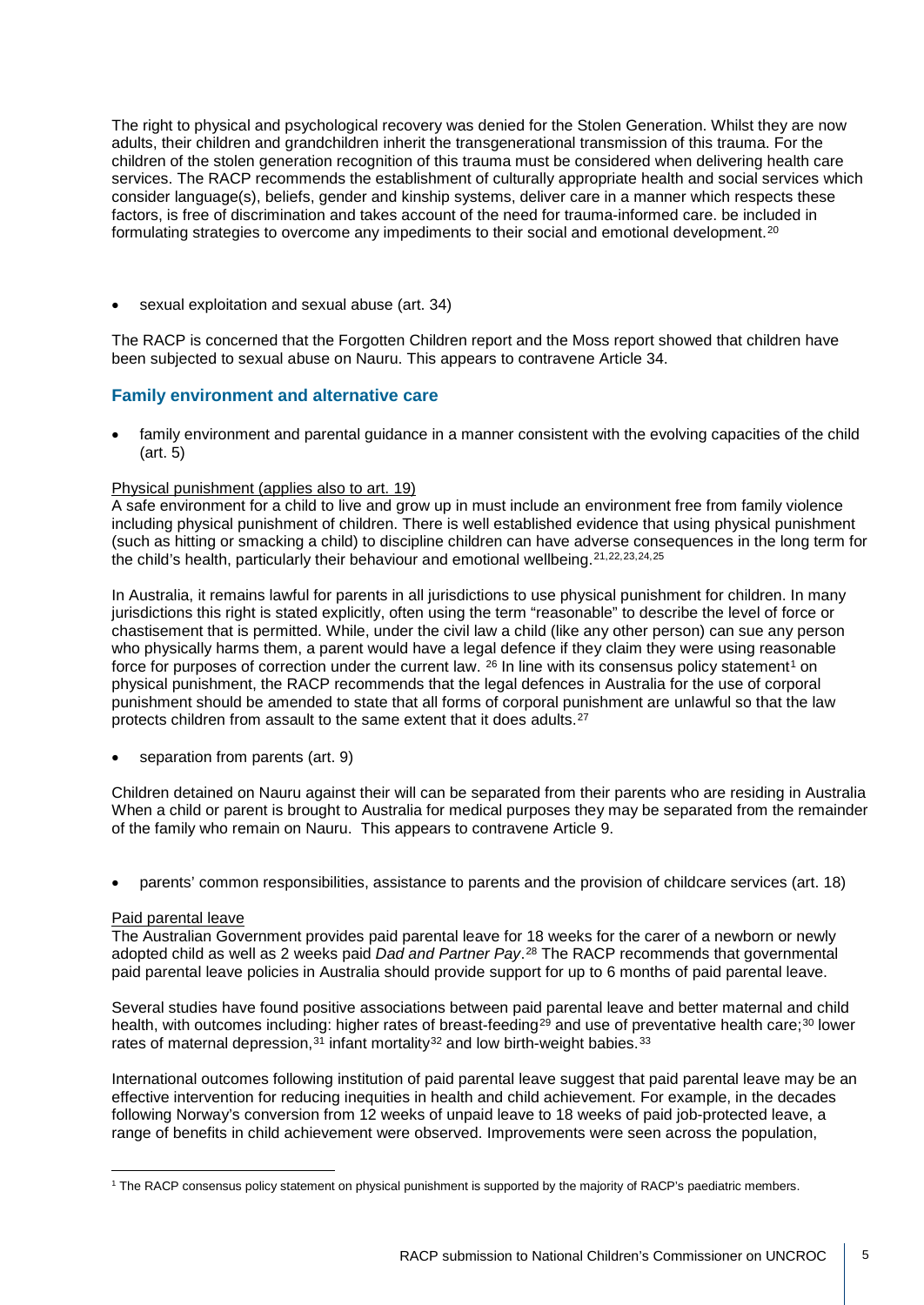however, importantly, the benefits were most marked (approximately doubled) in children of disadvantaged mothers[.34](#page-9-0)

Following extensive submissions and literature reviews in 2008/09, the Australian Productivity Commission report on Paid Parental Leave<sup>[35](#page-9-1)</sup> found comprehensive evidence in support of paid parental and maternity leave on the grounds of child and maternal welfare. The report concluded that there was compelling evidence that six months exclusive parental care fosters improved developmental outcomes of children, with evidence of problematic outcomes strongest where non-parental care is initiated early, child care hours are very long and care is of low quality. Further, the Productivity Commission reported that there is evidence that paternity leave has emotional benefits for fathers, positively affects children's emotional and educational achievement and facilitates support for the mother.

#### Child care and support for working caregivers

In principal, the RACP welcomes the New Child Care Package<sup>[36](#page-9-2)</sup> which will be introduced by the Australian Government from July 2018 replacing the existing Child Care Benefit and Child Care Rebate, but is concerned about reports<sup>[37](#page-9-3)</sup> that some low income and single parent families might receive less or no assistance under the new package compared to the old system.

• children deprived of family environment (art. 20)

#### Children in out of home care (OOHC)

The most recent statistics from AIHW (2017a) show that, as of 30 June 2016, there were 46,500 Australian children living in out-of-home care. This has increased from 7.4/1,000 children at 30 June 2011 to 8.6/1,000 children at 30 June 2016.

These numbers have particularly increased for Aboriginal children. As of 30 June 2016, there were 16,846 Aboriginal and Torres Strait Islander children in out-of-home care in Australia—a placement rate of 56.6 per 1,000 children. In contrast, the rate for non-Indigenous children was 5.8 per 1,000. In other words, the national rate of Aboriginal and Torres Strait Islander children in out-of-home care was almost 10 times the rate for non-Indigenous children.[38](#page-9-4)

Children in out of home care (OOHC) have poorer health, developmental and wellbeing outcomes than their peers.<sup>[39](#page-9-5)</sup> This is largely due to the adverse effect of neglect and abuse on neurodevelopment<sup>[40](#page-9-6)</sup> and metabolic pathways. There is a growing body of literature that illustrates the life-long impact of Adverse Childhood Experiences on chronic disease, health, development and wellbeing.<sup>[41](#page-9-7)</sup>

The Australian National Clinical Assessment Framework for Children and Young People in OOHC[42](#page-9-8) aimed to address these poorer health outcomes by proposing a tiered approach to age-appropriate assessments. It covers the key domains of physical health, developmental, psychosocial and mental health, including core elements of Preliminary Health Check, Comprehensive Health and Developmental Assessment and the Development of a Health Management Plan.

A recent review of the health needs and health care of children in OOHC in Australia in 2016 (with a focus on Victoria)[43](#page-9-9) raises concerns about the lack of adequate regulatory and legislative changes to "effectively assign responsibility and assure accountability" for the monitoring of health needs and receipt of health care for these children. It also raises issues around poor collection and analysis of health needs data to assess longitudinal health outcomes, and to properly inform policy. It criticises the dependency on community support organisations to provide health care coordination for these children, instead of through appropriately resourced health services.

Paediatricians often lead the health care for children in OOHC. In line with the above mentioned Australian National Clinical Assessment Framework<sup>[44](#page-9-10)</sup>, the RACP supports<sup>[45](#page-9-11)</sup> a synergistic approach in advocating for proactive, routine, multi-disciplinary health screening, the developmental of health management plans, enhanced access to health and mental health care for OOHC children, and enhanced communication tools including transferable health records and access to relevant family history. However, the RACP is concerned about the effectiveness of the implementation of the Framework, and the absence of specific Australian Government initiatives (such as the provision of new Medicare item numbers or the funding of specific multi disciplinary teams for example).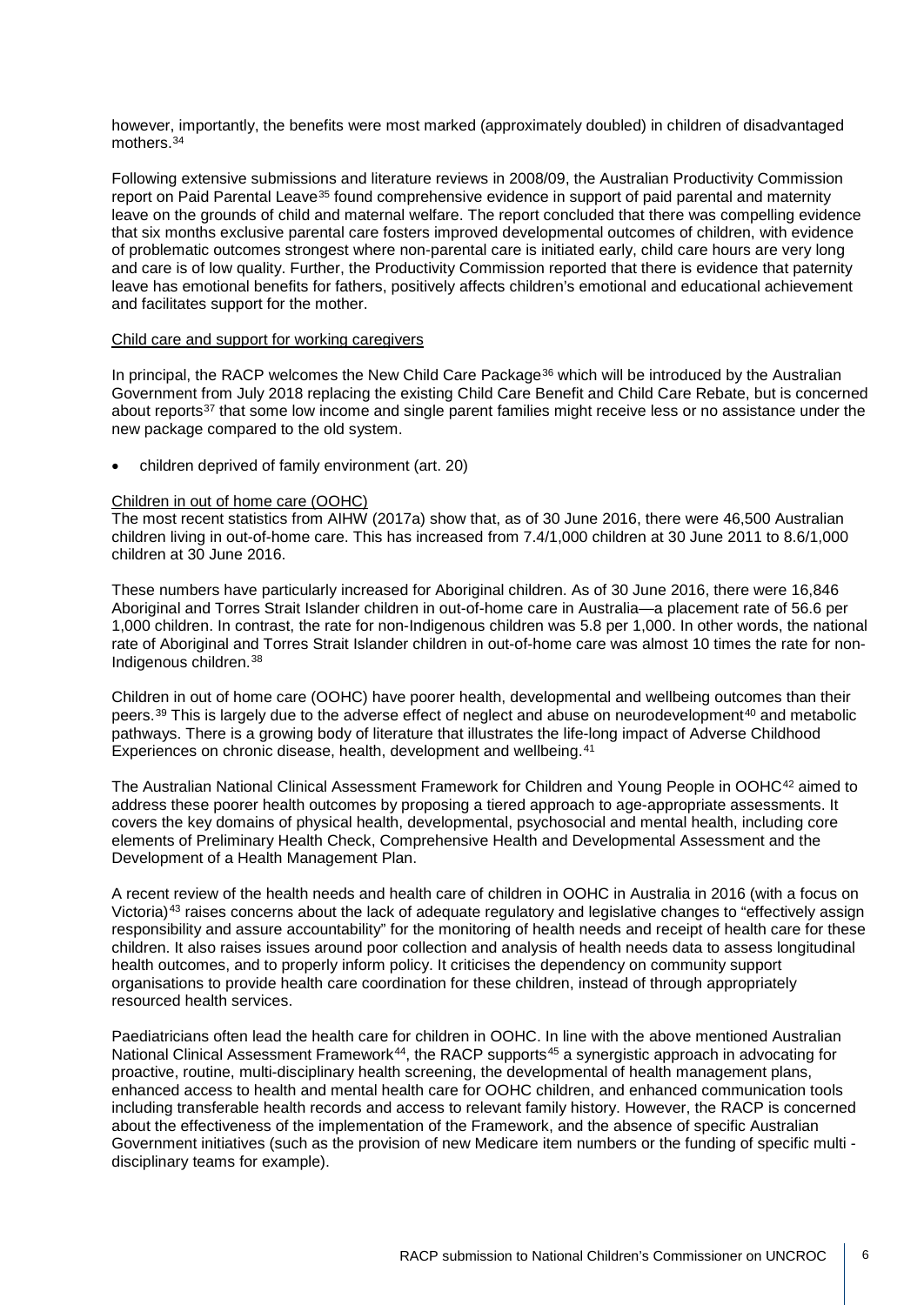### **Disability, basic health and welfare**

<span id="page-6-0"></span>• measures taken to ensure dignity, self-reliance and active participation in the community for children with disabilities (art. 23)

#### <span id="page-6-1"></span>Children living with disability

<span id="page-6-4"></span><span id="page-6-3"></span><span id="page-6-2"></span>Children with disability should have the opportunity to access specialist services and therapy in a timely manner to ensure each child reaches their developmental potential. However, under the current National Disability Insurance Scheme (NDIS) framework, we understand that children are waiting up to 12 months to receive funded intervention, whilst also being excluded from access to public therapy services based on their diagnosis. In addition, information on interventions that are based on best available evidence is not fully transparent for families when they select and access therapy programs. The significant delays for children with disability in accessing services and intervention programs appears to be in contravention of Article 23 as well as Article 24.

Children diagnosed with Autism Spectrum Disorder (ASD) are required by the NDIS to state levels of ASD severity, which is then utilised to determine eligibility for services. This is contrary to the Diagnostic and Statistical Manual of Mental Disorders (5th edition, DSM-5) which states "descriptive severity categories should not be used to determine eligibility for and provision of services"<sup>46</sup>. Another major concern is the prioritisation of service eligibility requirements, over and above a consideration of the child's best interests, which appears to be in contravention of this article as well as article 3 of the UNCROC.

Children with disability with behavioural/emotional issues are sometimes suspended from educational services, which continues restrict their access to a learning curriculum, limiting their ability to achieve their full potential.

The long-term impact on families and carers providing support for children with disabilities is not fully recognised, preventing entire families (including siblings) from participating fully in the community. For example, parents' ability to work whilst supporting their child with a disability is reduced, and financial recompense from the Government is limited, with means-testing determining eligibility for child care allowance and payments. This limited ability for families caring for children with disability to participate in the community appears to be in contravention of Article 23.

Australian children and young people with a disability are three times more likely to experience violence and physical abuse than their non-disabled counterparts<sup>47</sup>, and three to four times more likely to be the victim of sexual abuse.<sup>[48](#page-10-2)</sup>

• survival and development (art. 6(2))

### Addressing inequitable outcomes in child health (this section also relates to art. 24)

The RACP is concerned that children in rural areas face worse health outcomes. We know that health care inequities occur where there is unequal access to services (including their utilisation, quality and distribution) that are dependent on demographic variables, such as ethnicity and socioeconomic status rather than need.

Below are data tables on the age standardised rates for death per 100,000, age standardised rate of potentially avoidable deaths and the leading causes of death by remoteness between 2009-11 showing increases based on the remoteness of a child's home in Australia. The RACP recommends that all health policymakers in Australia should recognise equity of health outcomes as a primary goal, with specific mention of rurality to ultimately improve health outcomes in child health.

|                     | males | females | persons |
|---------------------|-------|---------|---------|
| Major cities (MC)   | 38.8  | 29.4    | 34.2    |
| Inner regional (IR) | 44.1  | 35.1    | 39.7    |
| Outer regional (OR) | 53.2  | 43.5    | 48.5    |
| Remote (R)          | 59.2  | 46      | 52.8    |
| Very remote (VR)    | 108.3 | 95.4    | 102     |

#### **Table 5: Age standardised death rate (per 100,000), 0-14, 2009-2011**

Source[: http://www.aihw.gov.au/publication-detail/?id=60129548021&tab=3](http://www.aihw.gov.au/publication-detail/?id=60129548021&tab=3)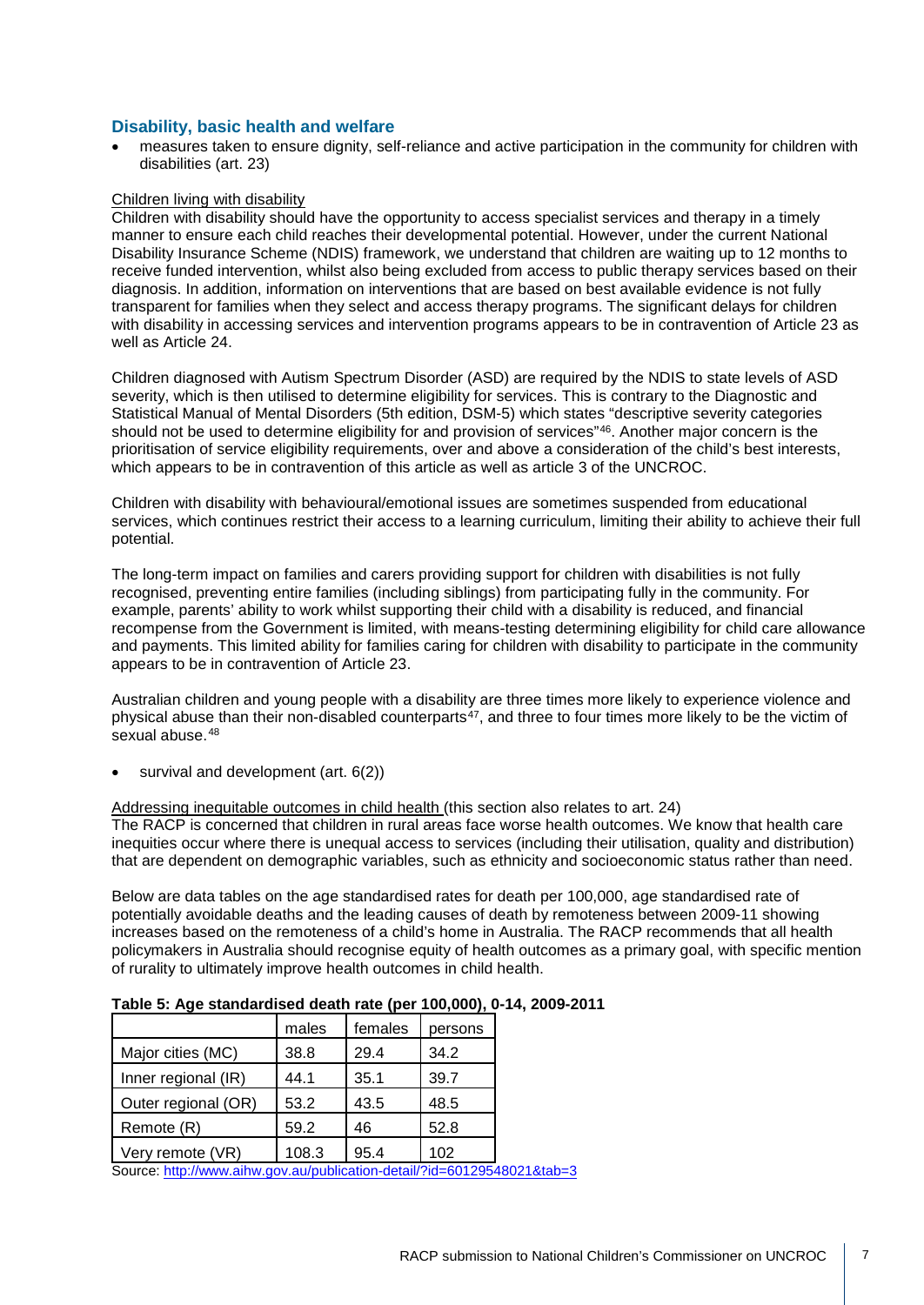|           | Potentially<br>preventable<br>deaths | Potentially<br>treatable<br>deaths | Potentially<br>avoidable<br>deaths |
|-----------|--------------------------------------|------------------------------------|------------------------------------|
| MC        | 2.9                                  | 16.3                               | 19.2                               |
| ΙR        | 6                                    | 16.7                               | 22.7                               |
| <b>OR</b> | 7.5                                  | 20.4                               | 27.9                               |
| R         | 9                                    | 18.8                               | 27.8                               |
| VR        | 20.4                                 | 40.9                               | 61.3                               |

### **Table 6: Age standardised rate of potentially avoidable deaths, 0-14 years, 2009-2011**

<span id="page-7-4"></span><span id="page-7-3"></span><span id="page-7-2"></span><span id="page-7-1"></span><span id="page-7-0"></span>Source[: http://www.aihw.gov.au/publication-detail/?id=60129548021&tab=3](http://www.aihw.gov.au/publication-detail/?id=60129548021&tab=3)

### **Table 7: Leading causes of death, by remoteness, 0-14 years, 2009-2011**

<span id="page-7-13"></span><span id="page-7-12"></span><span id="page-7-11"></span><span id="page-7-10"></span><span id="page-7-9"></span><span id="page-7-8"></span><span id="page-7-7"></span><span id="page-7-6"></span><span id="page-7-5"></span>

|                                                           | <b>MC</b> | IR.  | <b>OR</b> | R    | <b>VR</b> |
|-----------------------------------------------------------|-----------|------|-----------|------|-----------|
| Certain conditions originating in the perinatal<br>period | 20.5      | 20.1 | 23.5      | 22.9 | 39.8      |
| <b>SIDS</b>                                               | 1.5       | 2.4  | 3.1       | 3.7  | 5.1       |
| ill defined causes                                        | 1         | 1.2  | 2.3       | 5.7  | 8.4       |
| Land transport accidents                                  | 0.9       | 2.4  | 3.7       | 6.6  | 9.2       |
| <b>Brain cancer</b>                                       | 0.7       | 0.9  | 0.9       | n.p. | n.p.      |
| Selected metabolic disorders                              | 0.7       | 0.5  | 0.6       | n.p. | n.p.      |
| Accidental drowning                                       | 0.6       | 1.2  | 1.8       | 1.2  | 4.5       |
| Accidental threat to breathing                            | 0.3       | 0.4  | 0.4       | 1.9  | 1.8       |
| Suicide                                                   | n.p.      | n.p. | n.p.      | n.p. | 3.2       |
| Cerebral Palsey and others                                | 0.4       | 0.6  | 1.4       | n.p. | 2.8       |
| Influenza and pneumonia                                   | 0.3       | 0.5  | 0.8       | n.p. | 4.5       |
| meningitis                                                | 0.2       | n.p. | n.p.      | n.p. | 3.6       |
| exposure to fire and smoke                                | n.p.      | 0.9  | 0.4       | n.p. | n.p.      |
| Leukaemia                                                 | 0.4       | 0.4  | 0.5       | n.p. | n.p.      |

Source[: http://www.aihw.gov.au/publication-detail/?id=60129548021&tab=3](http://www.aihw.gov.au/publication-detail/?id=60129548021&tab=3)

Children living in disadvantage are at increased risk for chronic health problems, including cerebral palsy, learning difficulties, developmental delay, intellectual disability mental health problems and school achievement. Research from "Growing up in Australia", the Longitudinal Study of Australia's Children (LSAC), has demonstrated that social disadvantage is associated with poorer outcomes across most measures of physical and developmental health.[49](#page-10-3)

These inequities start early. The Australian Early Development Census (AEDC), a triennial population census of early childhood development shows that by the time Australian children start school, there are clear inequities. The 2012 AEDC results demonstrate that 17.4 per cent of children who lived in the most disadvantaged areas in Australia were developmentally vulnerable in two or more domains of early childhood development including physical health and wellbeing, social competence, emotional maturity, language and cognitive skills, communication skills and general knowledge. This compared to the 6.5 per cent of children living in the most advantaged areas. Children who are developmentally vulnerable in two or more domains are often not equipped with the developmental skills they needed to flourish at school.[50](#page-10-4) Aboriginal and Torres Strait Islander children were almost twice as likely to be developmentally vulnerable than other Australian children, and to require special assistance in making a successful transition into school learning. Aboriginal and Torres Strait Islander children in remote areas are particularly disadvantaged, and in 2012, 20.3 per cent of Aboriginal and Torres Strait Islander year 5 students in very remote areas achieved national minimum standards in reading, compared with 76 per cent in metropolitan areas.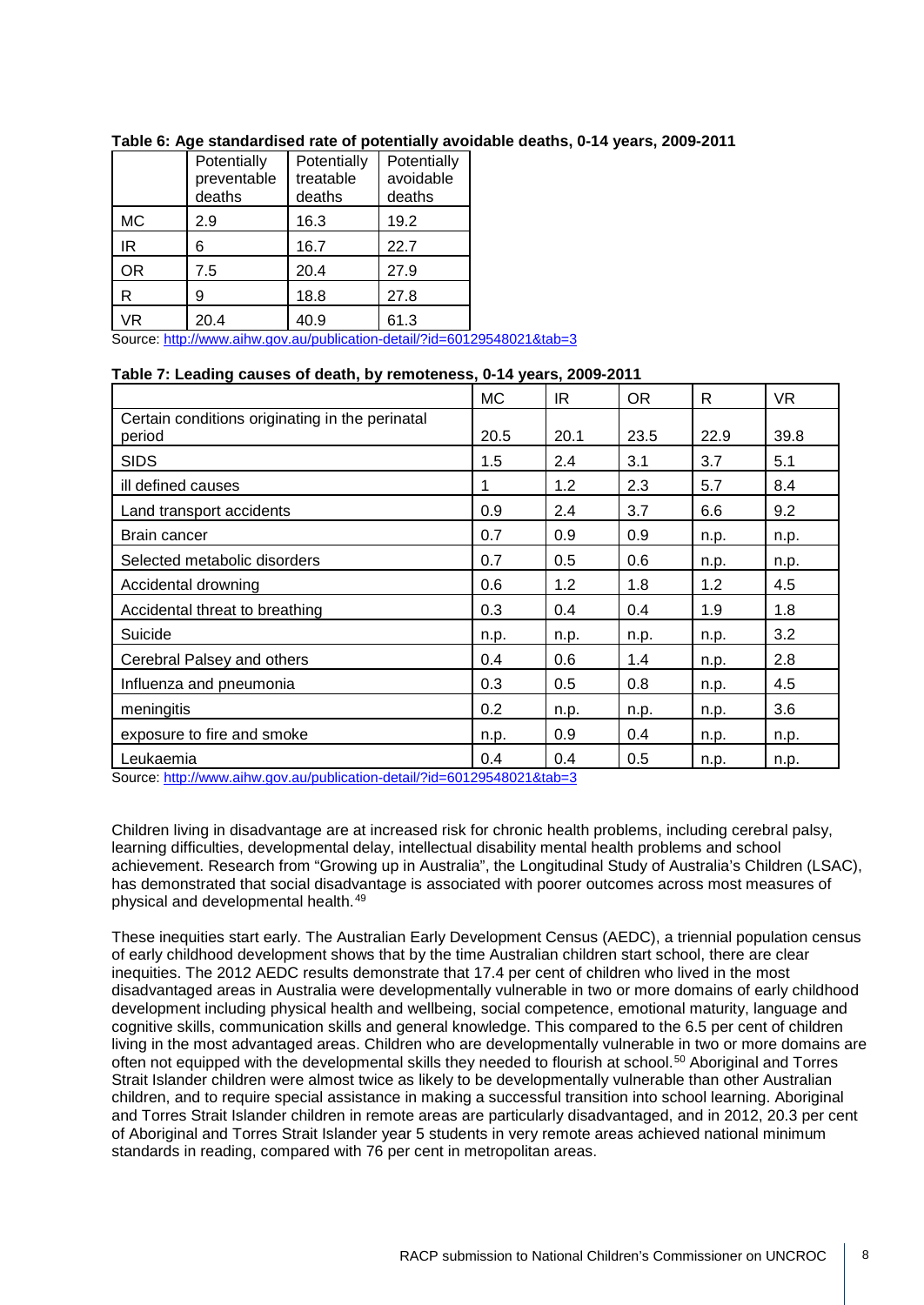The presence of child health inequities results in a life with less chance to reach one's potential, and means that certain groups in the population miss out on the opportunities that their societies offer. By tackling health inequities, societies achieve better health overall and the social gradient flattens with a "spill over" effect on non-health outcomes such as social, educational and workforce inclusion.

In its recently launched position statement on inequities in child health, the RACP strongly recommends that Australian governments measure, report on and address child health inequities throughout Australia. A coordinated policy approach to reduce child health inequity is critical.[51](#page-11-0)

#### Childhood obesity rates

Since 1980, obesity rates have nearly doubled in Australia. In Australia in 1980, 3.5 per cent of children had obesity, increasing to 8 per cent in 2015.[52](#page-11-1) In 2014–15, about 1 in 4 (26%) Australian children and adolescents aged 2-17 were overweight or obese. That's around 1.2 million children and adolescents.<sup>[53](#page-11-2)</sup> About 1 in 6 (18%) children and adolescents aged 2–17 were overweight but not obese, while about 1 in 13 (8%) were obese. One in 5 (20%) boys aged 2–17 were overweight but not obese, while 7% were obese. Among girls of the same age, around 1 in 6 (16%) were overweight but not obese and 9% were obese.

The latest available data from the Australian Bureau of Statistics shows that obesity rates for Aboriginal and Torres Strait Islander males and females were significantly higher than the comparable rates for non-Indigenous people. For example, in 2012–13, nearly 1 in 3 (30%) Aboriginal and Torres Strait Islander Australian children and adolescents aged 2–14 were overweight or obese. One in 5 (20%) Indigenous children and adolescents aged 2–14 were overweight but not obese, while 1 in 10 (10%) were obese. At age 15–17, 35% of Aboriginal and Torres Strait Islander Australian adolescents were overweight or obese. About 1 in 5 (21%) Indigenous adolescents aged 15–17 were overweight but not obese, while about 1 in 7 (14%) were obese. Among Indigenous boys, 18% were overweight but not obese and 10% were obese at age 2–14, while 21% were overweight but not obese and 17% were obese at age 15–17. Among Indigenous girls, 21% were overweight but not obese and 11% were obese at both age 2-14 and age 15-17.<sup>[54](#page-11-3)</sup>

<span id="page-8-4"></span><span id="page-8-3"></span><span id="page-8-2"></span><span id="page-8-1"></span><span id="page-8-0"></span>High body mass index is now the leading preventable cause of health loss. The increase in childhood obesity is particularly concerning: children with obesity are more likely to be obese as adults and may experience comorbid symptoms earlier in life. Obesity, and in particular morbid obesity, is a chronic disease with multiple health consequences for people Comorbidities associated with obesity can lead to reductions in people's quality of life, and can ultimately be life-limiting. Musculoskeletal conditions, pain and osteoarthritis can make mobility and physical activity difficult, and obesity increases the risks of many non-communicable diseases such as type 2 diabetes mellitus, cardiovascular disease, obstructive sleep apnoea and many types of cancer.

<span id="page-8-12"></span><span id="page-8-11"></span><span id="page-8-10"></span><span id="page-8-9"></span><span id="page-8-8"></span><span id="page-8-7"></span><span id="page-8-6"></span><span id="page-8-5"></span>Despite the increasing rates of obesity in our societies and a greater strength of evidence for interventions, successive governments in Australia have yet to implement comprehensive actions across society to reduce obesogenic environments and their underlying societal determinants. While some steps have been taken, there is a lack of urgency in implementing World Health Organization (WHO) recommended policies and actions, including

- <span id="page-8-13"></span>The 2010 Recommendations on the Marketing of Foods and Non-alcoholic Beverages to Children<sup>[55](#page-11-4)</sup>
- Implementation of a tax on sugar-sweetened beverages<sup>56</sup>
- Healthy food service policies implemented in publicly-funded settings, especially early childhood centres, schools and government departments<sup>[57](#page-11-6)</sup>
- health and health services, in particular primary health care (art. 24)

#### Birth weight and immunisation rates

In 2015, 6.5 per cent of babies were underweight at birth, with an infant mortality rate of 3.1 per 1,000 live births in 2016. The percentage of fully immunised children at age 2 has slightly fallen from 92.7 per cent in 2008 to 90.5 per cent in December 2017.[58](#page-11-7)

#### Children's mental health status

Child and adolescent mental health disorders in Australia are highly prevalent, and associated with significant short- and long-term morbidity. At any one point in time, 14 per cent (560,000) of 4-17 year olds in Australia are experiencing mental health disorders.<sup>[59](#page-11-8)</sup> The onset of disorders in childhood is now known to have adverse effects across the lifespan<sup>[60](#page-11-9), [61](#page-11-10)</sup> with 50 per cent of all mental disorders beginning before the age of 14 years.<sup>[62](#page-11-11)</sup>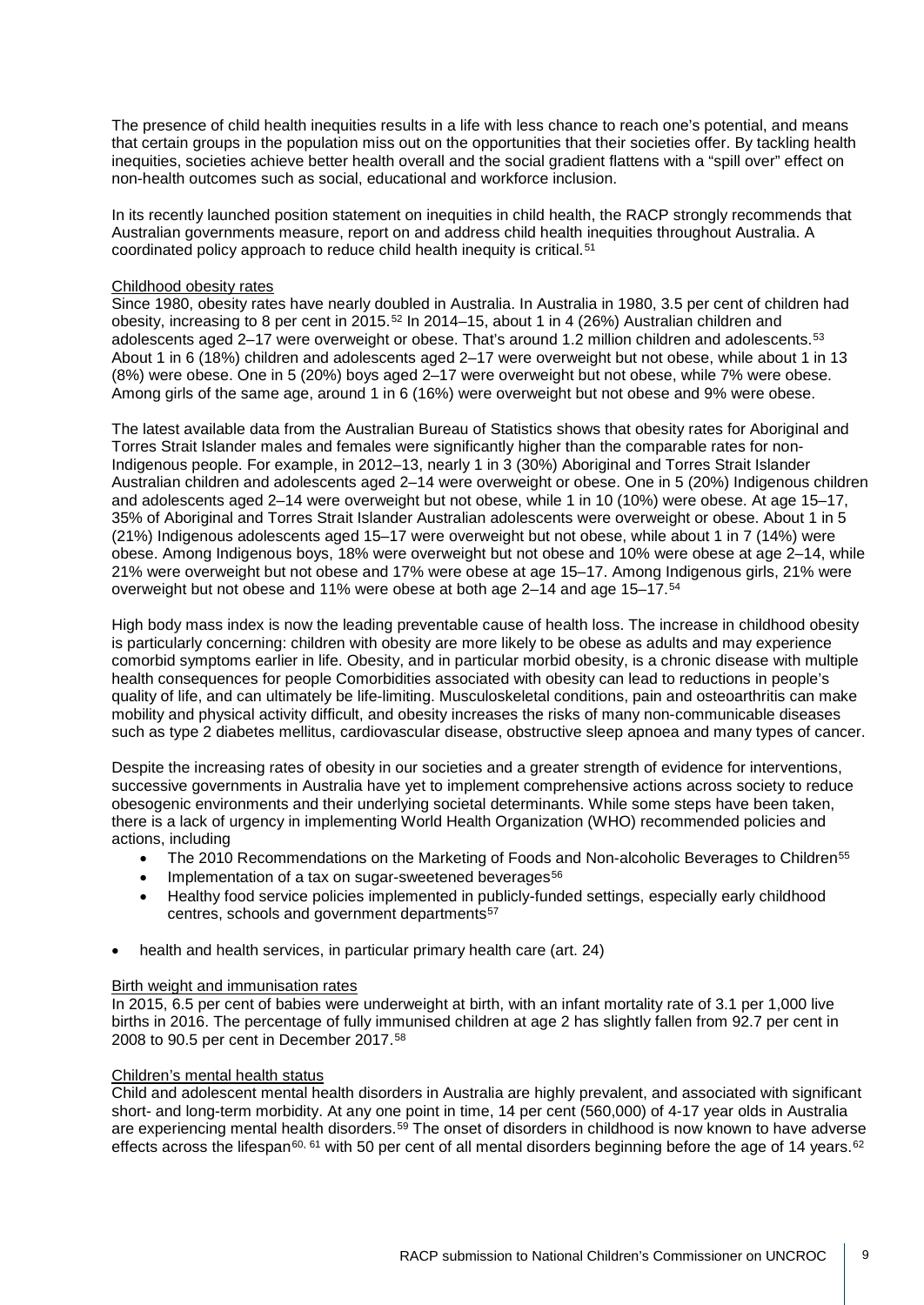According to ARACY,<sup>[63](#page-12-0)</sup> in 2014-15, 15.4 per cent of Australians aged 18-24 years suffered high or very high psychological distress, up from 11.8 per cent in 2011.

The RACP is very concerned about the rising rates of suicide amongst 15-24 year olds, increasing from 10.3 (per 100,000 population) in 2007 to 12.7 in 2016. Aboriginal and Torres Strait Islander youth were more than three times more likely to take their own lives at a rate of 39.2 (per 100,000 population) in 2016, up from 33.0 in 2007.[64](#page-12-1)

As mentioned above, the RACP is concerned about the fact that children with disabilities are excluded from access to mental health services within the public health system. This exclusion from mental health services as a matter of ineligibility based on disability diagnoses is discriminatory, and appears to be in contravention of Article 24.

While the RACP acknowledges the priority area on suicide prevention in the 5<sup>th</sup> National Mental Health Plan, we are concerned about the significant inequity and a lack of resources and funding for the provision of mental health services, particularly for paediatric, adolescent and Aboriginal and Torres Strait Islander patients in rural and remote areas in Australia.

The financial costs alone of childhood mental disorders for education, social services, justice, and also for individual families, are very high.[65](#page-12-2),[66](#page-12-3) Early intervention and prevention of mental health problems in all Australians including in children and adolescents and its implementation must be a priority for Australian governments.

#### Current state of health of Aboriginal and Torres Strait Islander children

Aboriginal and Torres Strait Islander children in Australia experience higher burden of disease and have poorer health outcomes than their non-Indigenous peers. The reasons for this disparity are multiple, and complex. The impact in terms of increased morbidity and mortality is seen during childhood, and in adulthood where the long-term sequelae of childhood illness can result in chronic diseases and early death.

Antenatal factors play a very important role in the health of children. Whilst the majority of Aboriginal and Torres Strait Islander mothers in Australia access antenatal care, this tends to occur less often and later in pregnancy, compared to other mothers. Aboriginal and Torres Strait Islander mothers are more likely to smoke tobacco, drink alcohol and/or use illicit drugs during pregnancy, compared to non-Indigenous mothers.[67](#page-12-4) Approximately 11% of babies of Aboriginal and Torres Strait Islander mothers are low birth weight, 2.4 times the rate for babies of non-Indigenous mothers.<sup>[68](#page-12-5)</sup> Low birth weight is associated with increased risk of death and neurodevelopmental disability in the first year of life, and can have life-long impact on morbidity.

Infant mortality has consistently reduced for Aboriginal and Torres Strait Islander infant, with important narrowing of the gap with non-Indigenous infants, although the rate (7.0 per 1,000 live births) remains almost twice the rate for non-Indigenous infants. In the Northern Territory, the Indigenous infant mortality rate is 12.7 per 1,000 live births.[69](#page-12-6)

<span id="page-9-5"></span><span id="page-9-4"></span><span id="page-9-3"></span><span id="page-9-2"></span><span id="page-9-1"></span><span id="page-9-0"></span>Under-5 mortality trends reflect infant mortality trends in both Indigenous and non-Indigenous children. Aboriginal and Torres Strait Islander children aged less than 5 years are hospitalised at 1.5 time the rate of non-Indigenous children.[70](#page-12-7) The most common reasons for hospitalisation are respiratory illnesses, perinatal complications, and infectious diseases. Mortality differences persist in to adolescence, when all-cause mortality is more than twice that of non-Indigenous adolescents. Most of deaths in Indigenous adolescents are due to intentional self-harm or road traffic injury.<sup>[71](#page-12-8)</sup> Aboriginal and Torres Strait Islander teenagers are far more likely than non-Indigenous to be affected by sexually transmitted infections, including chlamydia, gonorrhoea and syphilis. Notification rates for gonorrhoea are 57 times higher in Indigenous compared to non-Indigenous teenagers (3,182 per 100,000 per year, compared to 55 per 100,000 per year). Notification rates are even higher in Aboriginal and Torres Strait Islander teenagers from the Northern Territory (6,600 per 100,000 per year). Notification rates provide an under-representation of the true incidence of disease, as they rely on healthcare access, diagnosis and notification.<sup>[72](#page-12-9)</sup>

<span id="page-9-11"></span><span id="page-9-10"></span><span id="page-9-9"></span><span id="page-9-8"></span><span id="page-9-7"></span><span id="page-9-6"></span>Rates of invasive bacterial infections and severe sepsis are significant higher.<sup>[73](#page-12-10)</sup> Invasive infections with Staphylococcus aureus and group A Streptococcus are particularly common in Northern Australia.<sup>[74,](#page-12-11) [75](#page-12-12)</sup> Noninfectious sequelae of group A Streptococcal infections disproportionately affect Aboriginal and Torres Strait Islander children by massive orders of magnitude. Post streptococcal glomerulonephritis rates are 50 times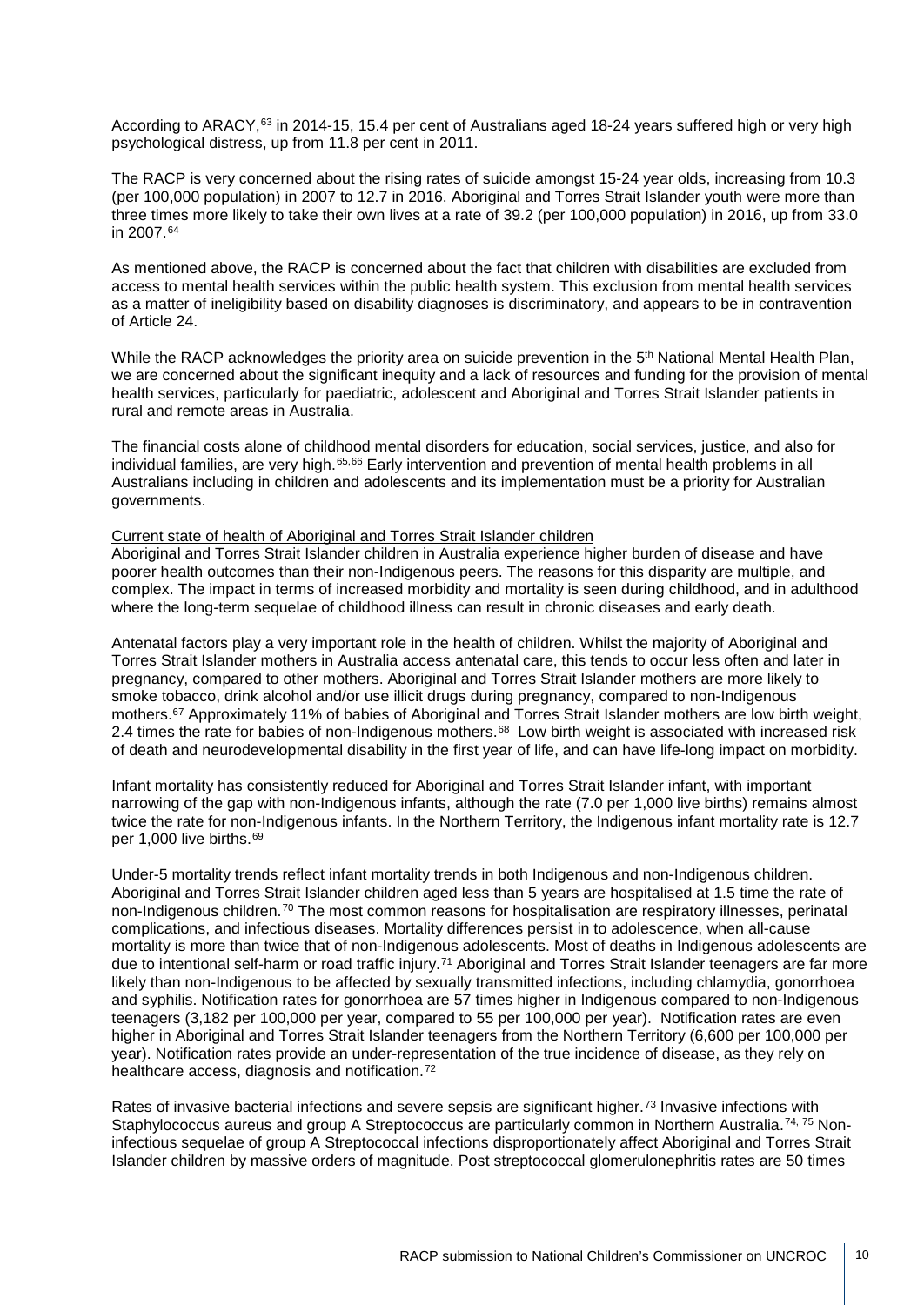<span id="page-10-3"></span>higher in Aboriginal and Torres Strait islander people,<sup>[76](#page-13-0)</sup> and acute rheumatic fever and rheumatic heart disease rates are more than 60 times that seen in non-Indigenous people.<sup>[77](#page-13-1)</sup>

<span id="page-10-4"></span>It is well established that Indigenous children in Australia have poorer health outcomes compared with non-Indigenous children. Indigenous babies in Australia are twice as likely to be born at low birthweight than non-Indigenous babies (12.2% vs 6.1%), a known risk factor for adverse health outcomes later in life.[78](#page-13-2) Indigenous child mortality for children under 5, while decreasing between 1998 and 2014, still remains higher than the non-Indigenous rate.[79](#page-13-3) Indigenous Australians have 1.5 times the rate of disability of non-Indigenous Australians. Indigenous children in Australia aged 0-4 years are hospitalised for respiratory illnesses at 1.6 times the rate of non-Indigenous children (based on data from the years 2013-2015), and this rate has significantly increased over the preceding decade.<sup>[80](#page-13-4)</sup> Indigenous children in Australia are more at risk of developmental vulnerabilities: the Australian Early Development Census in 2015 (based on a teacher's assessment of a child's development in their first year of school, across five domains) found that 42.1% of Indigenous children were developmentally vulnerable on at least one domain compared with 22 percent of all Australian children.<sup>[81](#page-13-5)</sup> Australian Indigenous children have almost three times the rate of middle ear disease than their non-Indigenous counterparts, and rates of hearing loss are also higher. $82, 83$  $82, 83$  $82, 83$ 

#### Health services for refugee and asylum seeker children in immigration detention

Asylum seeking children detained on Nauru have access only to primary care facilities and no access to specialist paediatric facilities. The facilities on Nauru are clearly not equivalent to those provided to Australian children, however remote. Arranging transfer of these children to Australia for specialist care involves a lengthy process and the involvement of the courts. This appears to directly contravene Article 24.

• social security and childcare services and facilities (arts. 26 and 18(3))

Children who are seeking asylum in Australia do not have access to the same social supports as children who are citizens. In particular, these families cannot access crisis payments from Centrelink in times of dire financial need. This appears to contravene Article 26.

• standard of living and measures, including material assistance and support programs with regard to nutrition, clothing and housing, to ensure the child's physical, mental, spiritual, moral and social development and reduce poverty and inequality (art. 27, paras. 1–3)

#### Children living in poverty

The RACP is concerned about the number of children living in poverty. In 2014, 17.4 per cent of children aged up to 14 were living in households earning less than half the national median household earnings, up from 17.3 in 2010. In 2014-15, 31.6 per cent of Aboriginal and Torres Strait Islander children aged up to 14 lived in households that ran out of money for basic living expenses in the previous 12 months.<sup>[84](#page-13-8)</sup>

#### Standard of living for refugee and asylum seeker children in immigration detention

The RACP is concerned about reports that children held in offshore detention on Nauru are housed in tents without air conditioning or fans in very high temperatures. Showering is limited to 2 minutes a day. These conditions are not an adequate standard of living for these children. This appears to contravene Article 27.

#### **Education, leisure and cultural activities**

• right to education, including vocational training and guidance (art. 28)

#### Right to high quality preschool

Australia trails the OECD in pre-school attendance, ranked 35 of 40 nations in 2014. The percentage of 4-5 years olds who usually attend preschool has fallen from 85 per cent in 2011 to 83.3 per cent in 2014.

Ample research<sup>[85](#page-13-9)</sup> demonstrates the benefits of early childhood education (ECE) for later life outcomes are long-term and far-reaching, particularly for disadvantaged children. Broader impacts of quality ECE, beyond improved school performance include higher level of employment, income and financial security, improved health outcomes and reduced crime. [86](#page-13-10)

<span id="page-10-2"></span><span id="page-10-1"></span><span id="page-10-0"></span>The Australian Government has made commitments to improving ECE attendance and developed a national commitment to universal access of ECE for all children in the year before full-time schooling in 2006. The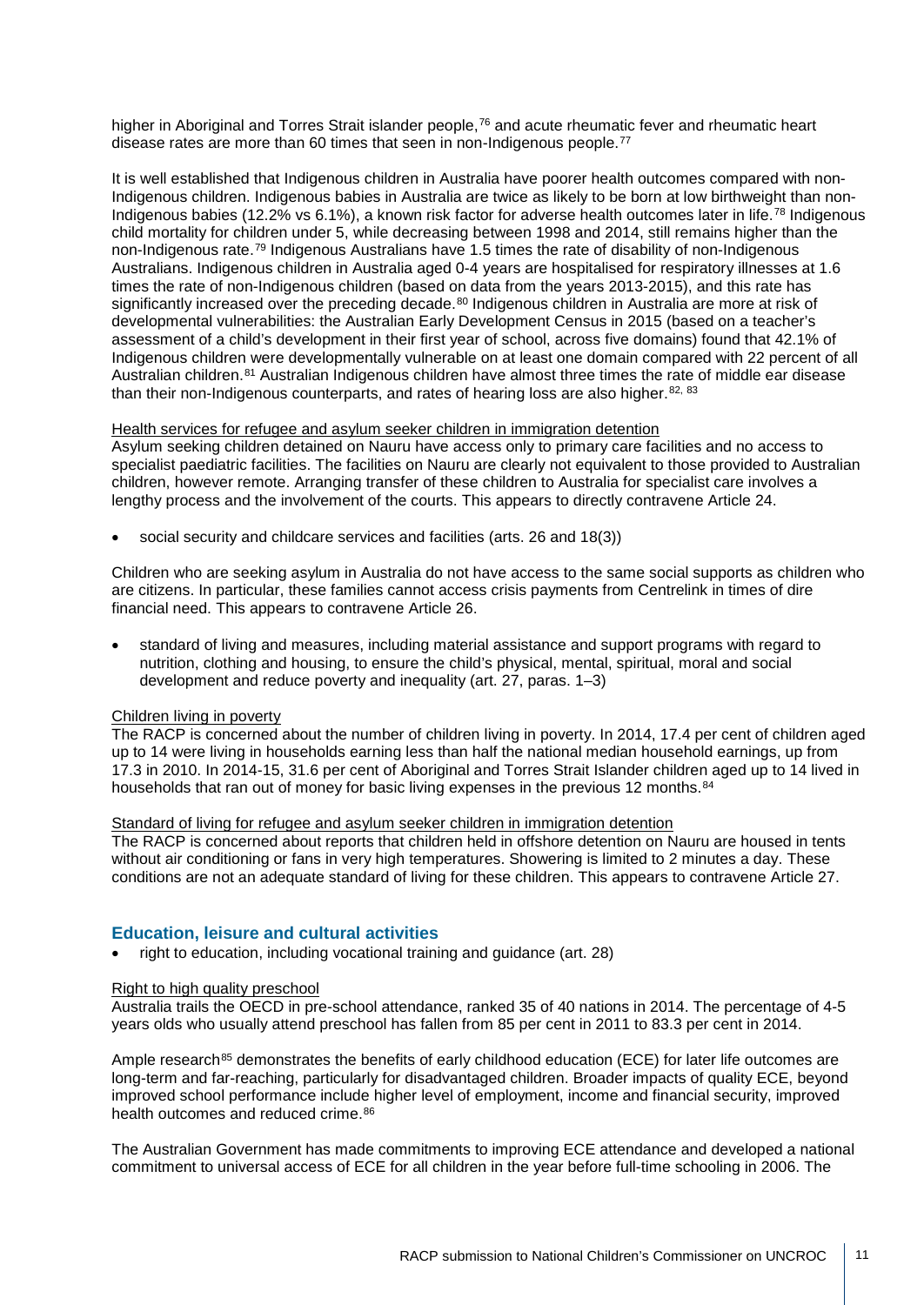National Partnership agreement on Early Childhood Education (NPAECE) commits Australian state and territory governments to provide universal access to an ECE program for 15 hours per week or 600 hours a year to all Australian children in the year before school. Under the NPAECE, the Australian Government provides funding to the state and territory governments to implement this universal access initiative. [87](#page-14-0)

<span id="page-11-3"></span><span id="page-11-2"></span><span id="page-11-1"></span><span id="page-11-0"></span>However, given the fall in pre-school attendance, the RACP strongly recommends considering extending the 15 hours per week (600 hrs per year) of subsidised preschool places starting from 3 years old for all Australian children.

### <span id="page-11-5"></span><span id="page-11-4"></span>**Special protection measures**

<span id="page-11-7"></span><span id="page-11-6"></span>• children outside their country of origin seeking refugee protection, unaccompanied asylum-seeking children, internally displaced children, migrant children and children affected by migration (art. 22)

<span id="page-11-10"></span><span id="page-11-9"></span><span id="page-11-8"></span>Concerns have been raised about contravention of Article 22 by Australia as since the introduction of mandatory detention in 1972 and especially since offshore processing was introduced. Children who came to Australia by boat seeking refugee status (deemed "illegal maritime arrivals" by the Australian Government) are still being held in indefinite off shore detention on Nauru in conditions that are detrimental to their physical and mental health. This is done to act as a deterrent to others even though it appears to contravene Australia's international responsibilities as a signatory to this convention.

<span id="page-11-11"></span>• children belonging to a minority or an indigenous group (art. 30)

With regards to Aboriginal and Torres Strait Islander children, please refer to our responses throughout this submission.

Rights and needs of lesbian, gay, bisexual, transgender and intersex (LGBTI) children and adolescents In 2014, 72.3 per cent of those aged 16 to 27 who identify as LGBTIQ said that they had experienced abuse because of their sexuality and/or gender identity.<sup>[88](#page-14-1)</sup>

The RACP has advocated for the health needs of young people, including same-sex attracted and gender questioning young people. Same-sex attracted young people often face greater social and emotional challenges than those encountered by heterosexual young people. Bullying, feelings of isolation, and difficulties in rural and regional areas can be more pronounced. These challenges are reflected in higher rates of depression, anxiety and risky sexual behaviours in addition to reports of high levels of discrimination.

Gender-questioning young people often face increased risk of reduced academic performance, school change or drop-out, homelessness, physical abuse, self-harm and suicide. Difficulties experienced by same sex attracted and gender-questioning young people may lead to poorer long-term health outcomes.

These outcomes can be improved through more extensive education, both in schools and the wider community, but also for medical professionals through existing training programs. The RACP recommends that all young people should receive age and developmentally appropriate sexual health education that focuses on both sexuality and relationships and is of high quality, scientifically accurate and delivered by properly trained and supported personnel, including teachers, school nurses and other health professionals.<sup>[89](#page-14-2)</sup> Sexuality and relationships education helps young people understand and manage the physical, social and emotional adjustments of adolescence. It helps manage changes to sexual and gender identity, fosters understanding of sexual and reproductive health and health care, and encourages skills that equip young people to manage intimate relationships through promotion of mental health issues, safety, assertive behaviour, managing risk taking in relation to drug use, and respectful relationships.<sup>[90](#page-14-3)</sup>

#### Gender dysphoria

Access to best practice health care for individuals who identify as gender diverse or transgender is limited by both the medical and legal systems in Australia.

There is an urgent need for improved access to publicly funded specialist outpatient health care in both paediatric and adult settings. This is not as simple as funding infrastructure alone. Improving treatment access requires the integration of training on gender identity and transgender medicine into existing undergraduate and postgraduate medical courses, increased Pharmaceutical Benefits Scheme and Medicare funding for medical and surgical treatment options, and review of judicial processes as outlined below.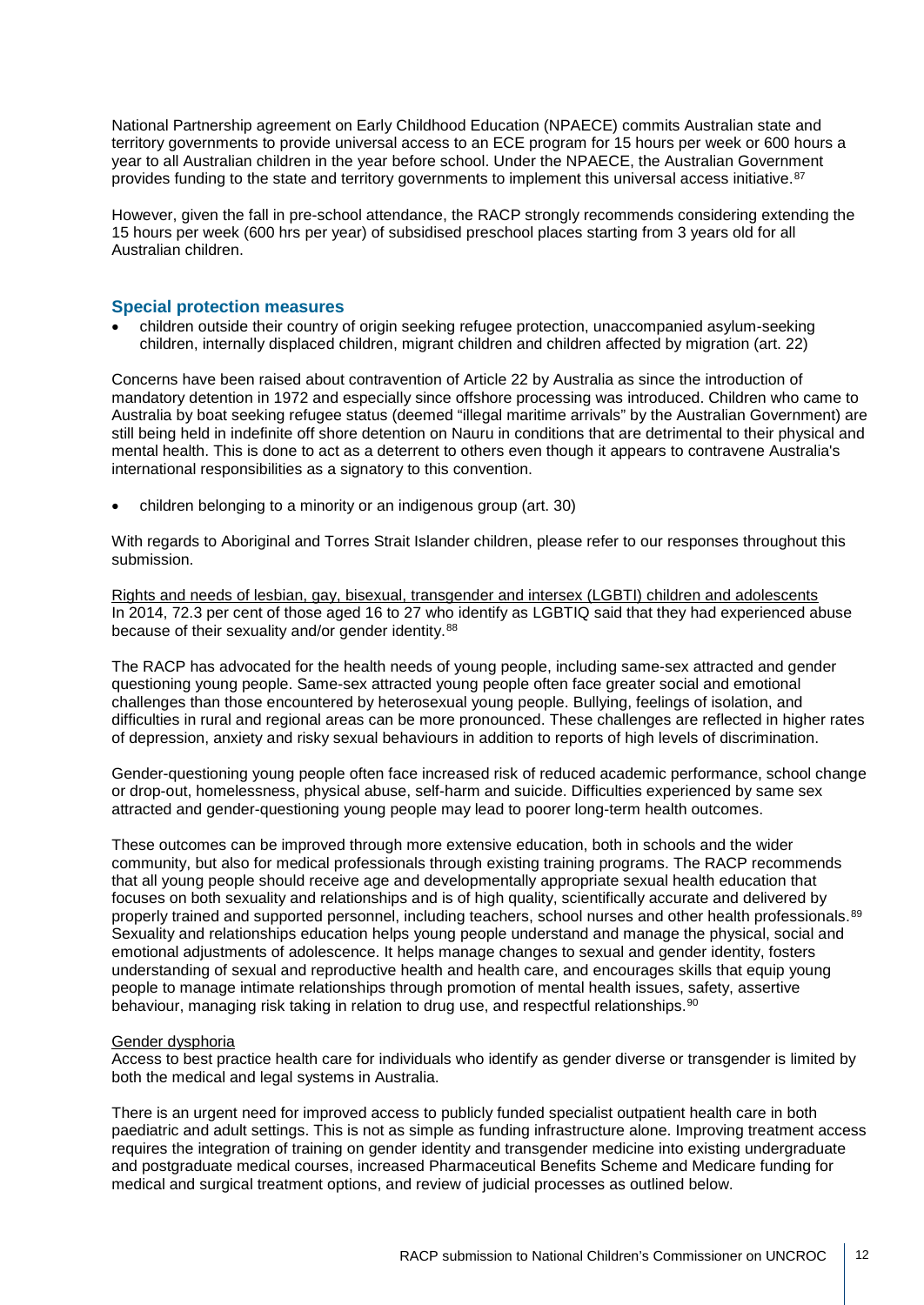Currently, medications and surgical procedures that have therapeutic benefits for gender diverse and transgender patients are often substantially or entirely privately funded. For example, gonadotropin-releasing hormone analogues used to suppress puberty in adolescents are not funded through the Pharmaceutical Benefits Scheme and currently cost approximately \$5000 per patient per year. This cost prevents care from being affordable in general practice and community settings. Similarly, Medicare item numbers do not exist for therapeutic surgical procedures which prevents surgical care being provided in public hospitals or being subsidised in private settings. Surgical treatment is in essence denied to those of low socioeconomic status.

RACP welcomes the recent decision<sup>[91](#page-15-0)</sup> to remove the requirement for The Family Court of Australia to approve treatment using oestrogen and testosterone in people under the age of 18 years. Additional reforms we recommend need to happen in Australia to meet Australia's obligations under the UNCROC include:

- Removal of the need for genital sex-affirmation surgery to change one's sex on the birth certificate.
- The addition of gender identity to the current general curriculum taught in schools to improve acceptance and inclusiveness of gender diverse and transgender individuals.
- Provision of gender-affirming treatment of transgender people in the corrections systems regardless of whether they were diagnosed with gender dysphoria prior to or after incarceration.
- <span id="page-12-3"></span><span id="page-12-2"></span><span id="page-12-1"></span><span id="page-12-0"></span>• sentencing of children, in particular the prohibition of capital punishment and life imprisonment (art. 37 (a)) and the existence of alternative sanctions based on a restorative approach; children deprived of their liberty, and measures to ensure that any arrest, detention or imprisonment of a child shall be used as a measure of last resort and for the shortest appropriate time and that legal and other assistance is promptly provided (art.  $37$  (b)–(d))

#### <span id="page-12-7"></span><span id="page-12-6"></span><span id="page-12-5"></span><span id="page-12-4"></span>Children in detention

<span id="page-12-11"></span><span id="page-12-10"></span><span id="page-12-9"></span><span id="page-12-8"></span>According to ARACY's latest report, the share of children aged 10 – 17 years in detention in Australia on an average day has been trending downwards sitting at 0.3 per 1,000 in 2015-16. At the same time the proportion of youth in prison aged 18 – 24 years has been increasing, reaching 2.7 per 1,000 in 2016. When viewed separately, Aboriginal and Torres Strait Islander children are 25 times more likely to be in detention than non-Indigenous children, and Aboriginal and Torres Strait Islander youth are about 15 times more likely to be in prison than non-indigenous youth.

<span id="page-12-12"></span>As outlined in RACP's submission to the Royal Commission into the Protection and Detention of Children in the Northern Territory,<sup>[92](#page-15-1)</sup> youth in the Northern Territory (NT) have the worst health and education outcomes in Australia. As per the recently released 2016 Commonwealth Government Youth Development Index, [93](#page-15-2) the NT was ranked the lowest overall, with by far the lowest numeracy and literacy rates with little to no improvement over the past decade; high adolescent fertility rates (97 births per 1000 women aged under 20 years). The NT also had the highest rates of chlamydial infection in Australia; and over half of the youth population reported illicit drug use over the past twelve months. The Index does not include significant health problems specific to the NT Indigenous youth population including rheumatic heart disease where 30% of those affected are under 25 years old.<sup>[94](#page-15-3)</sup>

There is little published data on the health indices of prisoners in the Northern Territory. A 2012 study, instigated by the Acting Superintendent of Darwin Prison at the time, demonstrated alarming rates of hearing loss (97% of participants had significant hearing loss) in adult prisoners.[95](#page-15-4)

Youth justice health data collected in other states outlines significant health issues affecting children and adolescents in prison. In 2003, the NSW Department of Juvenile Justice conducted the first Young People in Custody Survey over a six-year period with 242 participants.<sup>[96](#page-15-5)</sup> It involved an initial baseline survey including a health questionnaire, physical health and dental examination, and psychological assessment. This was followed up with surveys at 3, 6 and 12 months. It confirmed that young people in custody experience multiple health problems, including mental illness and drug and alcohol abuse. The poorer health and risk-taking behaviours lead to an increased likelihood of developing chronic disease.

There is an absence of health information available on NT youth in detention, but given the significant health problems identified in broader youth justice literature, the poor health outcomes of NT youth and the overrepresentation of Indigenous youth in detention, <sup>[97](#page-15-6)</sup> it is highly possible that NT youth in the justice system face worse physical and mental health issues than their interstate counterparts. The cost of failure to address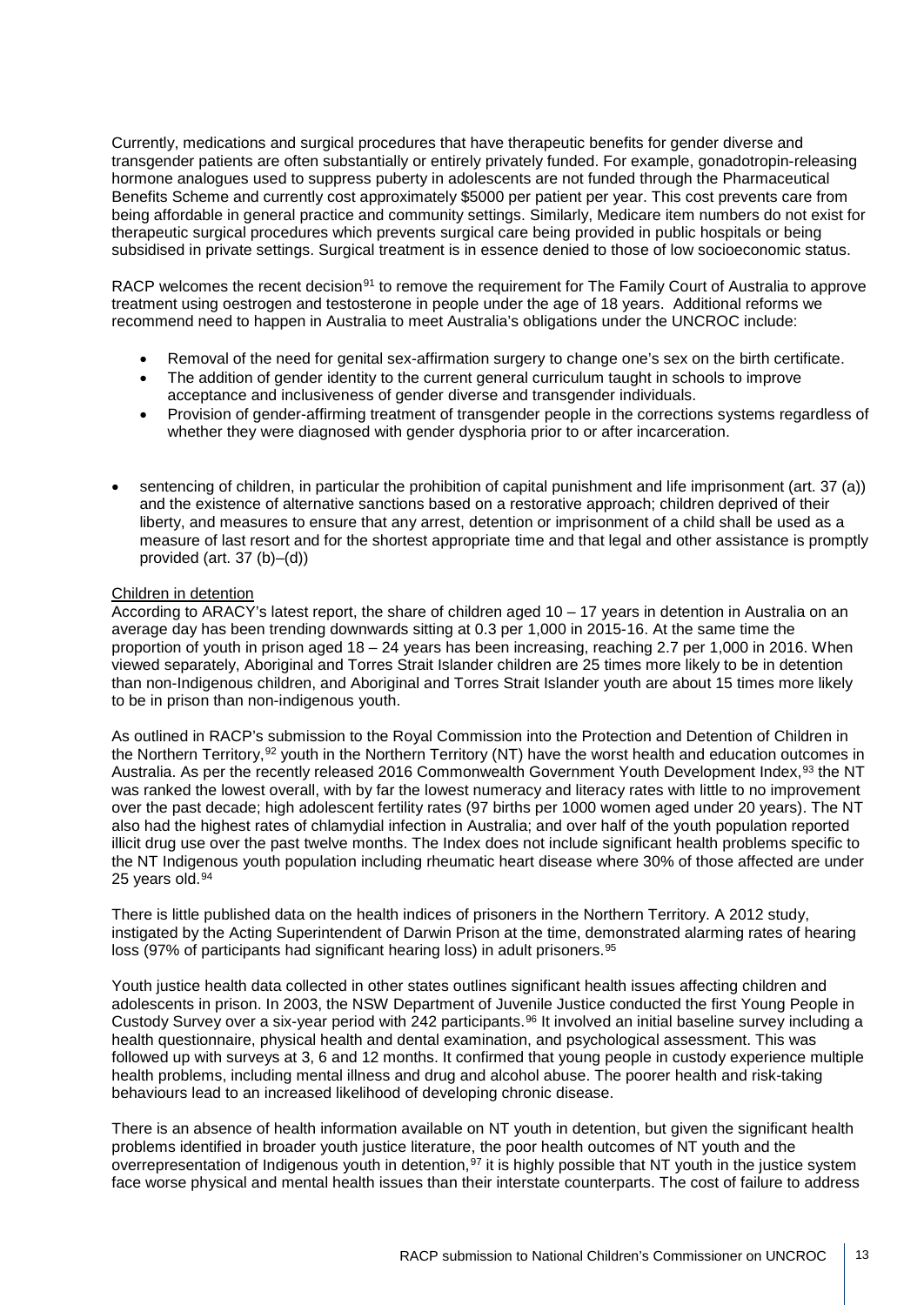these health issues is likely to be significant, both economically and socially, as this may perpetuate a pathway of unmet health and psychological needs, which can contribute to chronic disease in later years and the next generation.

Discussions with interstate experts have provided an understanding of how youth justice health systems operate elsewhere in Australia. In Victoria, the youth justice service is led by general practitioners with expertise in adolescent health, mental health and substance use. The Western Australian Model includes general practitioners, paediatricians and psychiatrists. In NSW, the service is led by both a child and adolescent psychiatrist and an adolescent physician, though clinical assessments are made by experienced adolescent trained nursing staff who then refer on to Forensic Child and Adolescent psychiatrists and drug and alcohol specialists where appropriate. Regardless of professional composition, all centres operate with professionals who have experience and an understanding of adolescent health needs, and have referral systems in place for assessment and management of substance abuse, and appropriate assessment of mental health disorders.

### Refugee and asylum seeker children in immigration detention

Children detained in off shore detention on Nauru are deprived of their liberty. Some children have been there over four years. The conditions in which these children are detained are cruel and degrading. This is because of Australia's off shore detention policy and appears to be in direct contravention of Article 37.

•

• administration of juvenile justice (art. 40), the existence of specialised and separate courts and the applicable minimum age of criminal responsibility.

<span id="page-13-10"></span><span id="page-13-9"></span><span id="page-13-8"></span><span id="page-13-7"></span><span id="page-13-6"></span><span id="page-13-5"></span><span id="page-13-4"></span><span id="page-13-3"></span><span id="page-13-2"></span><span id="page-13-1"></span><span id="page-13-0"></span>Please refer to our comments on the age of criminal responsibility on page 2 of this submission under article 1.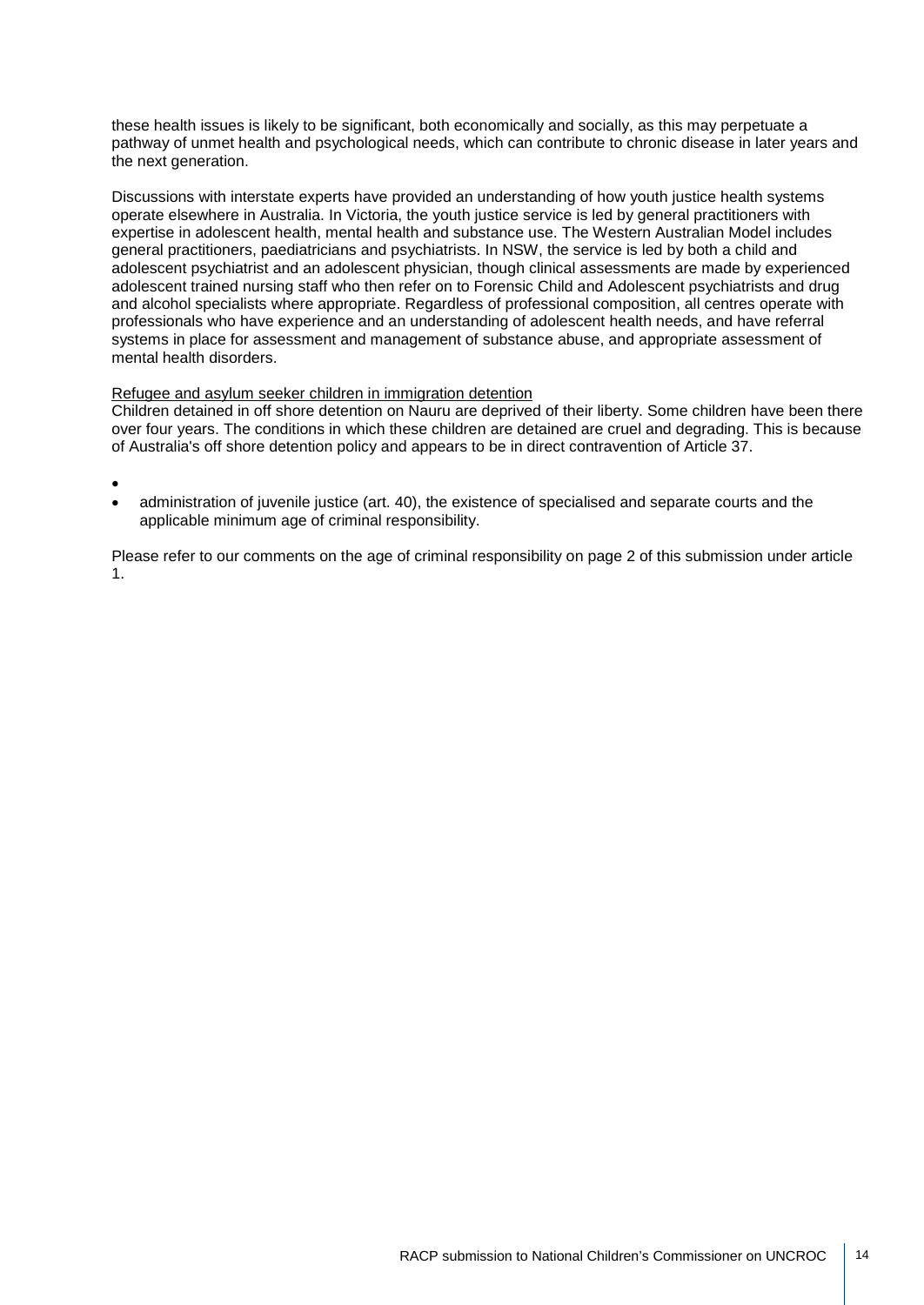#### **Endnotes**

<sup>1</sup> Australian Institute of Health and Welfare (2017): Youth Justice in Australia 2015-16. Available at [https://www.aihw.gov.au/getmedia/b85be60c-9fef-436d](https://www.aihw.gov.au/getmedia/b85be60c-9fef-436d-85df-82d8e5c5f566/20705.pdf.aspx?inline=true) e5c5f566/20705.pdf.aspx?inline=true (accessed 07/05/2018)

<sup>2</sup> **Royal Commission into the Protection and Detention of Children in the Northern Territory** (2017): Final report. Available at

ralcommission.gov.au/Pages/Report.aspx#\_Read (accessed May 2018)

3 RACP (2011): RACP Policy on Health and Well-being of Incarcerated Adolescents. Available a[t https://www.racp.edu.au/docs/default-source/advocacy-](https://www.racp.edu.au/docs/default-source/advocacy-library/the-health-and-wellbeing-on-incarcerated-adolescents.pdf)

<u>[library/the-health-and-wellbeing-on-incarcerated-adolescents.pdf](https://www.racp.edu.au/docs/default-source/advocacy-library/the-health-and-wellbeing-on-incarcerated-adolescents.pdf)</u> (accessed 02/05/2018)<br><sup>4</sup> Australian Government Department of Home Affairs and Australian Border Force (2018): Immigration Detention and Community Statisti February 28<sup>th</sup> 2018. Available at: [https://www.homeaffairs.gov.au/ReportsandPublications/Documents/statistics/immigration-detention-statistics-28-feb-](https://www.homeaffairs.gov.au/ReportsandPublications/Documents/statistics/immigration-detention-statistics-28-feb-2018.pdf)1 Burtany 2012. Avander at the statistics. Australian Superintendent Content Content of Statistics. Australian<br>
<sup>5</sup> Australian Bureau of Statistics. Australian social trends June 2011: children of the digital revolution. C

<sup>6</sup> Guy, R.J., Patton, G.C. and Kaldor, J.M., 2012. Editorials. *The Medical journal of Australia*, *196*(9), pp.546-547.

<sup>7</sup> Fleming, M.J., Greentree, S., Cocotti-Muller, D., Elias, K.A. and Morrison, S., 2006. Safety in cyberspace adolescents' safety and exposure online.*Youth & Society*, *38*(2), pp.135-154.

<sup>8</sup> Bryant, C., 2009. Adolescence, pornography and harm. *Trends & issues in crime and criminal justice*, (368), p.1.

<sup>9</sup> DeAngelis, T., 2007. Web pornography's effect on children. *Monitor on Psychology*, *38*(10), pp.50-53. <sup>10</sup> Wolak, J., Mitchell, K. and Finkelhor, D., 2007. Unwanted and wanted exposure to online pornography in a national sample of youth Internet

users.*Pediatrics*, *119*(2), pp.247-257. <sup>11</sup> English, B., 2005. The secret life of boys: Pornography is a mouse click away, and kids are being exposed to it in ever-increasing numbers. *The Boston Globe*.

<sup>12</sup> Hinduja, S. & Patchin, J. W. (2010). Sexting: A brief guide for educators and parents. Cyberbullying Research Center[. www.cyberbullying.us](http://www.cyberbullying.us/)

<sup>13</sup> Bryant, C., 2009. Adolescence, pornography and harm. *Trends & issues in crime and criminal justice*, (368), p.6.

<sup>14</sup> RACP (2015): Sexual and Reproductive Health Care for Young People Position Statement. Available at[: http://www.racp.edu.au/docs/default-](http://www.racp.edu.au/docs/default-source/default-document-library/racp-sexual-and-reproductive-health-care-for-young-people-position-statement.pdf?sfvrsn=0)

<u>[source/default-document-library/racp-sexual-and-reproductive-healthcare-for-young-people-position-statement.pdf?sfvrsn=0.](http://www.racp.edu.au/docs/default-source/default-document-library/racp-sexual-and-reproductive-health-care-for-young-people-position-statement.pdf?sfvrsn=0)</u> Accessed 02/05/2018<br><sup>15</sup> Guy, R.J., Patton, G.C. and Kaldor, J.M., 2012. Editorials. *The Medical* 

<sup>16</sup> RACP (2015): Protecting Children is Everybody's Business: Paediatricians Responding to the Challenge of Child Protection. Available at onnt.royalcommission.gov.au/submissions/Documents/submissions/Royal-Australasian-College-Physicians-Appendix-1.pdf (accessed

#### 02/05/2018)

<sup>17</sup> Australian Human Rights Commission (2014): The Forgotten Children: National Inquiry into Children in Immigration Detention 2014

18 Department of Home Affairs: Review into recent allegations related to conditions and circumstances at the Regional Processing Centre in Nauru (Moss review). Available at: <u>https://www.homeaffairs.gov.au/ReportsandPublications/Documents/reviews-and-inquiries/review-conditions-circumstances-nauru.pdf<br><sup>19</sup> Human Rights and Equal Opportunity Commission (1997): Brining the</u> Strait Islander Children from Their Families. Available at:

<u>[https://www.humanrights.gov.au/sites/default/files/content/pdf/social\\_justice/bringing\\_them\\_home\\_report.pdf](https://www.humanrights.gov.au/sites/default/files/content/pdf/social_justice/bringing_them_home_report.pdf)</u><br><sup>20</sup> RACP (2018): Medical Specialist Access Framework. A guide to Equitable Access to Specialist Care for Aborig

people.Available at:<https://www.racp.edu.au/docs/default-source/default-document-library/medical-specialist-access-framework.pdf?sfvrsn=0> (accessed 15 May 2018)

<sup>21</sup> Smith AB, Gollop MM, Taylor NJ, & Marshall KA. The discipline and guidance of children: A summary of research. Dunedin, NZ: Children's Issues Centre, University of Otago and the Office of the Children's Commissioner, 2004.

<sup>22</sup> Gershoff ET. The short- and long-term effects of corporal punishment on children: a meta-analytical review. In Elliman D & Lynch MA. The physical

punishment of children. 2000; 83:196-198.<br><sup>23</sup> Linke P. Physical punishment: What does the research say? Every Child 2002; 8(3):28-29.

<sup>24</sup> Pritchard R. Children are Unbeatable: Seven very good reasons not to hit children. New Zealand: The Office of the Children's Commissioner, UNICEF New Zealand and the Families Commission; 2006.<br><sup>25</sup> Felitti VJ1, Anda RF, Nordenberg D, Williamson DF, Spitz AM, Edwards V, Koss MP, Marks JS. Relationship of childhood abuse and household

dysfunction to many of the leading causes of death in adults. The Adverse Childhood Experiences (ACE) Study. Am J Prev Med. 1998;14(4):245-58.<br><sup>26</sup> RACP (2013): Physical Punishment of Children position statement. Available

# <u>[library/physical-punishment-of-children.pdf](https://www.racp.edu.au/docs/default-source/default-document-library/physical-punishment-of-children.pdf)</u> (accessed 02/05/2018)<br><sup>27</sup> Ibid

<sup>28</sup> Department of Human Services (2018): Parental leave pay, available a[t https://www.humanservices.gov.au/individuals/services/centrelink/parental-leave](https://www.humanservices.gov.au/individuals/services/centrelink/parental-leave-pay)[pay](https://www.humanservices.gov.au/individuals/services/centrelink/parental-leave-pay) (accessed February 2018); Dad and Partner Pay, available a[t https://www.humanservices.gov.au/individuals/services/centrelink/dad-and-partner-pay](https://www.humanservices.gov.au/individuals/services/centrelink/dad-and-partner-pay) (accessed February 2018)

<sup>29</sup> Berger, Hill and Waldfogel, in press

<sup>30</sup> Berger et al., in press

<sup>31</sup> Chatterji and Markowitz, 2004

<sup>32</sup> Ruhm, 2000; Tanaka, in press

<sup>33</sup> Tanaka in press

34 Carneiro, P.; Pedro, C.; Løken, K.V.; Salvanes, K.G. A Flying Start? Maternity leave benefits and long-run outcomes of children. J. Political Econ. 2015, 123, 365–412.<br><sup>35</sup> Productivity Commission (2009): Paid Parental Leave: Support for Parents with Newborn Children, Inquiry report.

<sup>36</sup> Australian Department of Education and Training (2017): New Child Care Package - families (from 2 July 2018). Available at:<br>https://www.education.gov.au/new-child-care-package-families-2-july-2018 (accessed January 20

<u><https://www.education.gov.au/new-child-care-package-families-2-july-2018></u> (accessed January 2018)<br><sup>37</sup> Sydney Morning Herald, 13 February 2018: Childcare changes more likely to hit low to middle-income families. Available

<span id="page-14-0"></span>official-news/childcare-changes-more-likely-to-h<u>it-low-to-middle-income-families-20180211-p4yzyb.html</u> (accessed February 2018)

<sup>38</sup> AIHW, 2017a

<span id="page-14-2"></span><span id="page-14-1"></span><sup>39</sup> Nathanson, D. and Tzioumi, D. (2007), Health needs of Australian children living in out-of-home care. Journal of Paediatrics and Child Health, 43: 695–699. doi:10.1111/j.1440-1754.2007.01193.x<br><sup>40</sup> Teicher, MH et al The effects of childhood maltreatment on brain structure, function and connectivity. Nature Reviews Neuroscience 17, 652- 666 (2016)

<span id="page-14-3"></span><sup>41</sup> Felitti, Vincent J et al Relationship of Childhood Abuse and Household Dysfunction to Many of the Leading Causes of Death in Adults American Journal of Preventive Medicine , Volume 14 , Issue 4 , 245 - 258

<sup>42</sup> Department of Health (2011): <u>National Clinical [Assessment Framework for Children and Young People in Out-of-Home Care \(OOHC\).](http://health.gov.au/internet/publications/publishing.nsf/Content/ncaf-cyp-oohc-toc) . Available at</u>

<u>[http://health.gov.au/internet/publications/publishing.nsf/Content/ncaf-cyp-oohc-toc~ncaf-cyp-oohc-1](http://health.gov.au/internet/publications/publishing.nsf/Content/ncaf-cyp-oohc-toc%7Encaf-cyp-oohc-1)</u> (accessed 09 May 2018)<br><sup>43</sup> Webster, Susan. <u>Children and young people in statutory out-of-home care: health needs and </u> Information Service, Parliament of Victoria 2016

<sup>44</sup> Department of Health (2011)

45 RACP 2008: Health of children in out of home care. Available a[t https://www.racp.edu.au/docs/default-source/advocacy-library/health-of-children-in-out-of](https://www.racp.edu.au/docs/default-source/advocacy-library/health-of-children-in-out-of-home-care.pdf)<u>[home-care.pdf](https://www.racp.edu.au/docs/default-source/advocacy-library/health-of-children-in-out-of-home-care.pdf)</u> (accessed 01/05/2018)<br><sup>46</sup> American Psychiatric Association, 2013, p.51

<sup>47</sup> Robinson S, (2012). *Enabling and Protecting: Proactive approaches to addressing the abuse and neglect of children and young people with disability*, Children with Disability Australia, available at: <u>http://www.cda.org.au/\_literature\_132659/Enabling\_and\_Protecting\_-\_2012\_PDF</u>\_Accessed 2/5/18<br><sup>48</sup> Coulson Barr, L (2012). Learning from Complaints: Occasional Paper No 1:

preventing and responding to alleged staff to client abuse in disability services, Disability Services Commissioner, Melbourne. Available at: vic.gov.au/public/editor\_images/annual%20reports/dsc\_occ\_paper\_no\_1.pdf Accessed 2/5/18.